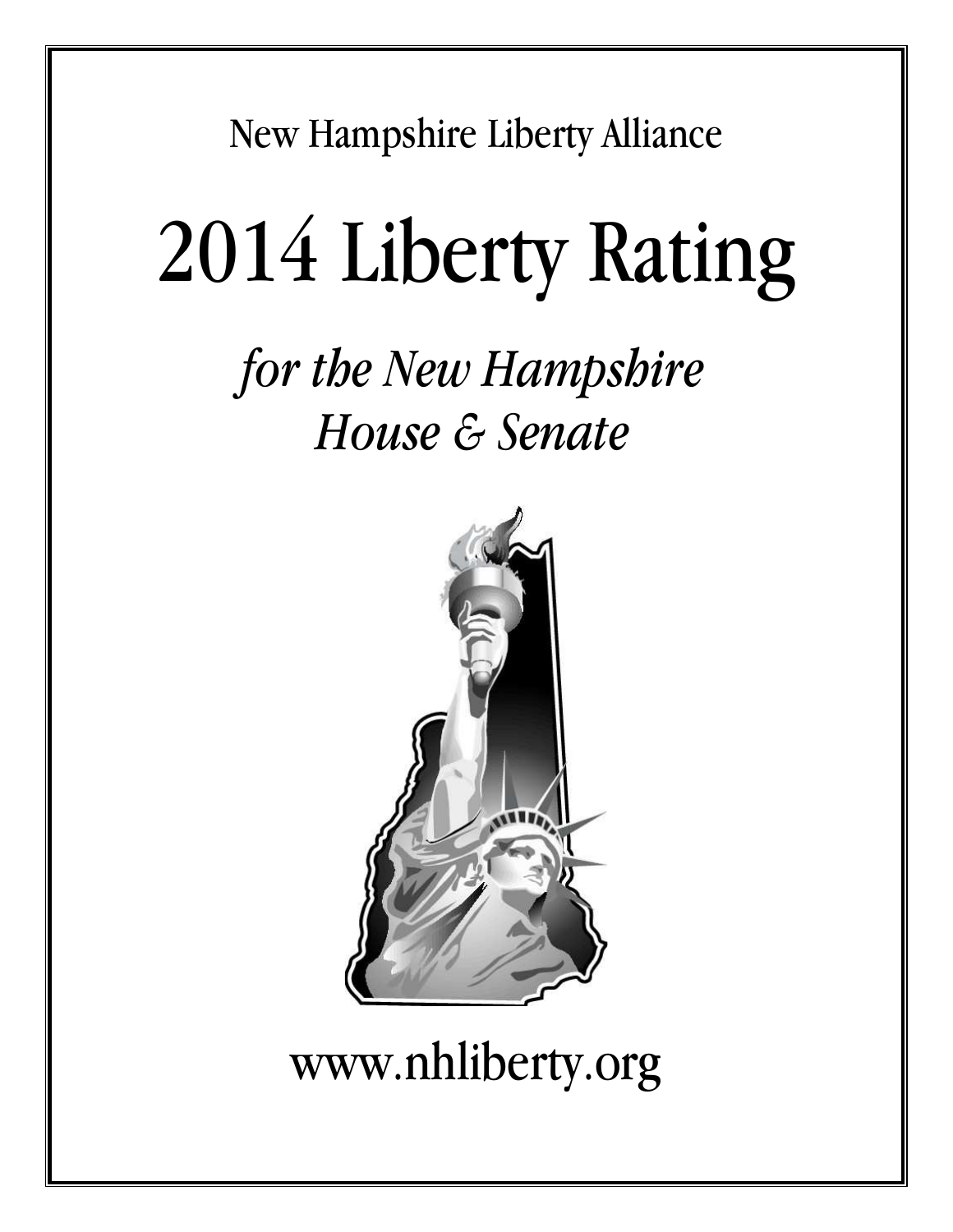www.nhliberty.org<br>info@nhliberty.org<br>+1.603.513.7180

PO Box 4241 Manchester, NH 03108-4241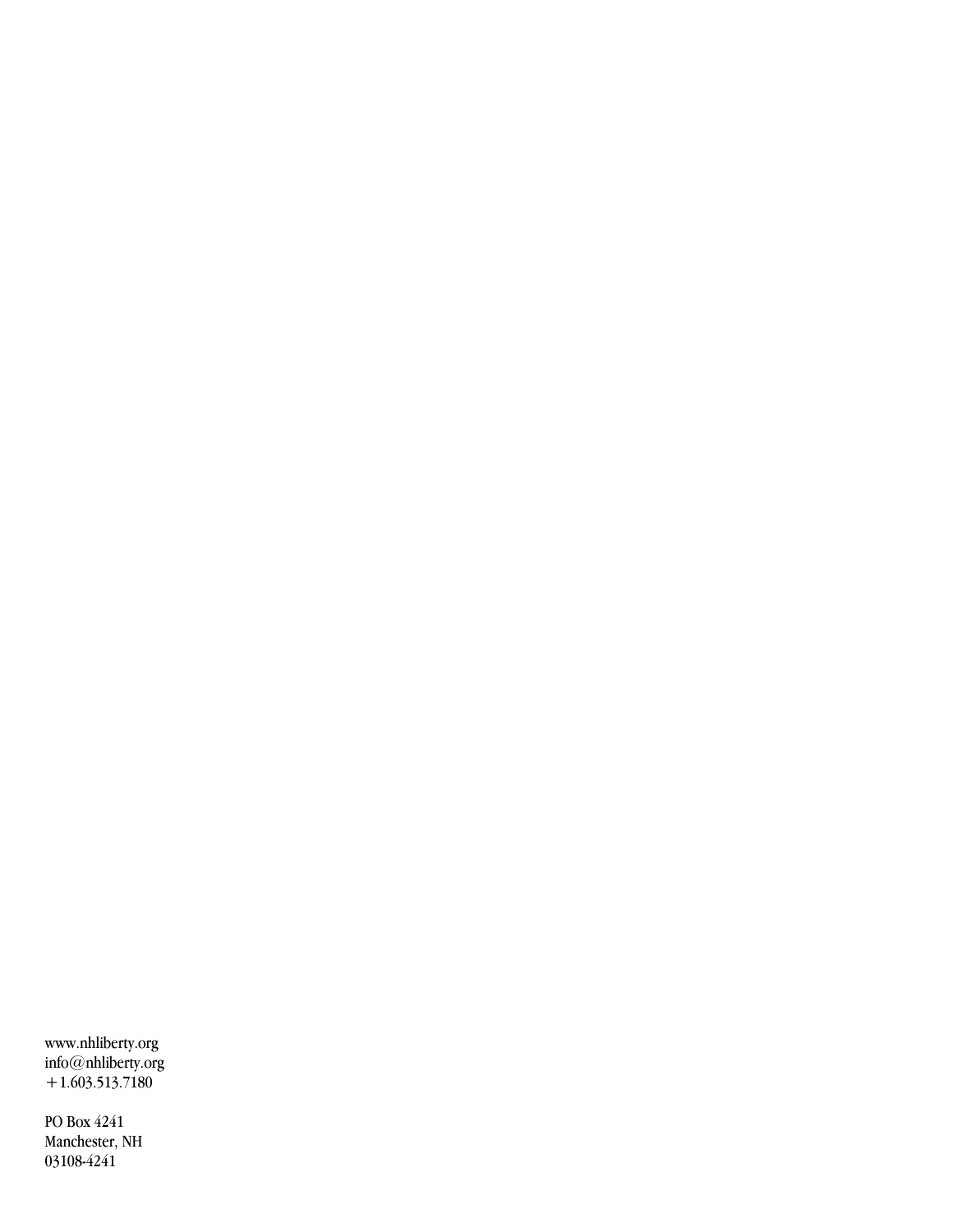

# **New Hampshire Liberty Alliance** 14 Liberty Rating

This is the eleventh annual Liberty Rating issued by the New Hampshire Liberty Alliance, based on 94 roll call votes in the House and 24 in the Senate. Bills have been carefully selected for inclusion which clearly demonstrate the level of respect that our elected representatives show for our individual rights and liberties.

This year we offer our sincerest thanks to the NHLA Legislator of the Year, the Honorable Representative Carol McGuire for her unwavering support of liberty. Representative McGuire has earned the distinction of being a two-time winner of the Legislator of the Year award, the first time being in 2010. Her voting record proves her dedication to the principles upon which this great state, as well as this organization, were founded.

This report card is based on pro-liberty and anti-liberty votes and their impact on the State of New Hampshire—actual, recorded floor votes on legislation in the House and Senate. Legislator of the Year is awarded to the individual with the highest score calculated from these votes.

**Pro-liberty votes** protect individual freedom of choice and personal responsibility; recognize the superiority of freedom over coercion; respect the citizen's right of selfownership; promote governance that is transparent, accountable, and adheres to the Constitution; and recognize the value of voluntary economic decisions.

**Anti-liberty votes** replace self-governance with interventionist regulation; assume rules made by agencies backed by force are superior to voluntary choices backed by personal accountability; and assume a better economy can be managed by a central authority that compels people and businesses to pay for policies they may not willingly support.

The Liberty Rating is the result of hundreds of hours of work by many volunteers who have read and analyzed bills, testified before committees, called and written their representatives, worked on our other signature publication, the Gold Standard, and culled extensive data from legislative voting records.

We encourage New Hampshire citizens to learn the facts about how their elected representatives are voting in Concord and to use this tool to hold them accountable. This report card serves as a valuable voter guide when these same representatives are running for re-election.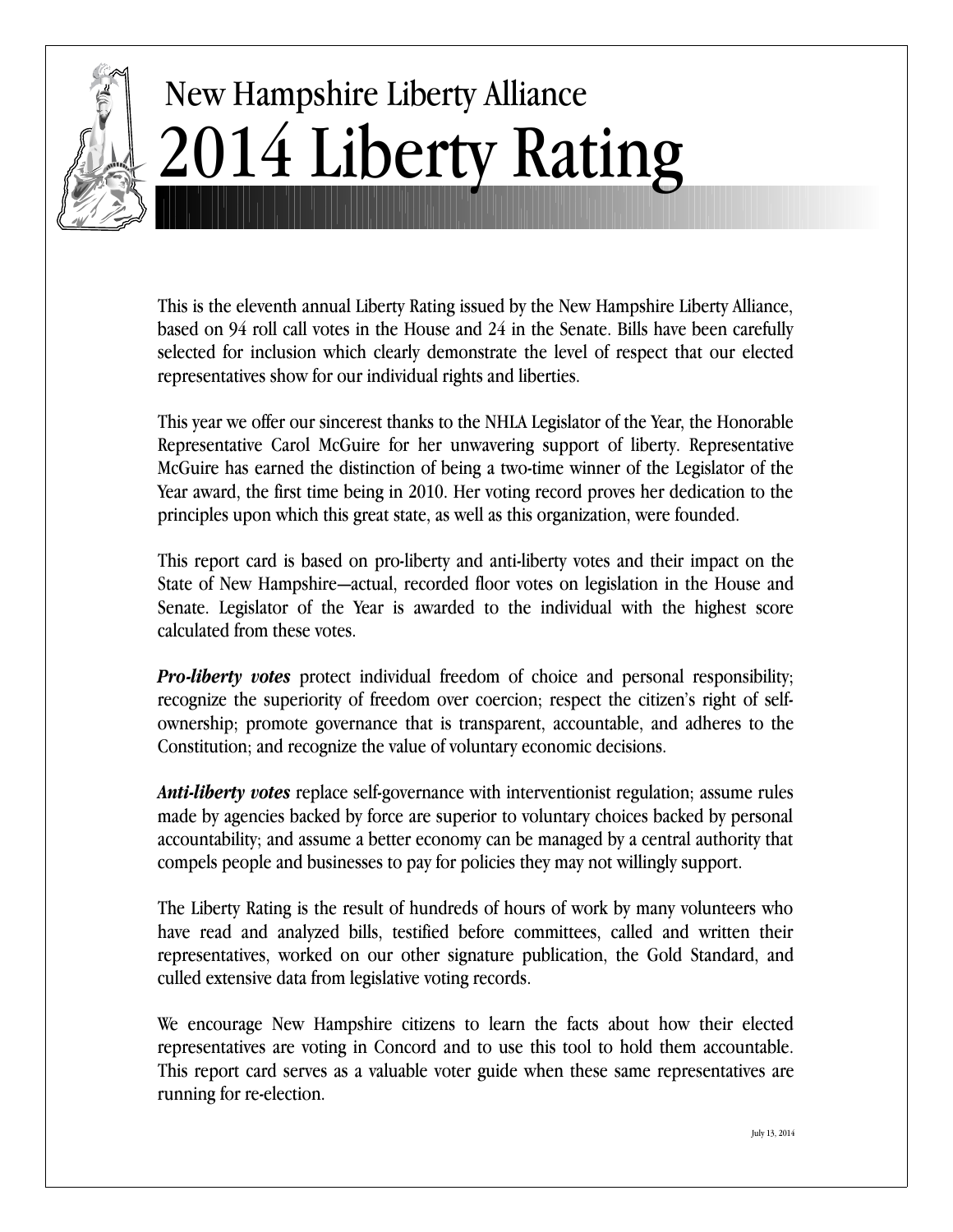#### **Table of Contents**

#### **Scoring Key**

| Grade       | <b>Percent</b> | <b>Reps</b> | Sens | <b>Constitutional Threat</b><br>CТ<br>16 reps                                                                |
|-------------|----------------|-------------|------|--------------------------------------------------------------------------------------------------------------|
| $A+$        | 93-100%        |             |      | Score of 0-14%. Considered unfaithful to their oath                                                          |
| A           | 87-92%         | 8           | 0    | to uphold the New Hampshire Constitution and the                                                             |
| A-          | 80-86%         | 25          | 0    | rule of law.                                                                                                 |
| $B+$        | 73-79%         | 25          | 0    | Incomplete<br>28 reps<br><b>Inc</b>                                                                          |
| в           | 67-72%         | 29          |      | Overrides letter grade if 50–69% of scored votes                                                             |
| <b>B-</b>   | 60-66%         | 35          | 0    | were missed, or they were not in office for greater<br>than 20% of scored votes.                             |
| $C+$        | 53-59%         | 18          | 4    |                                                                                                              |
| $\mathbf c$ | 47-52%         | 8           |      | <b>Dereliction of Duty</b><br>Der<br>13 reps                                                                 |
| $C -$       | 40-46%         | 6           | 4    | Overrides letter grade if at least 70% of scored votes<br>were missed. These representatives should consider |
| D+          | 33-39%         | 19          | 3    | resigning so that a special election can allow their                                                         |
| D           | $27 - 32%$     | 32          | 5    | constituents to be properly represented in the House.                                                        |
| D-          | $20 - 26%$     | 70          | 5    |                                                                                                              |
| F           | 15-19%         | 52          | 0    |                                                                                                              |

Motions of Ought to Pass ("OTP"), Ought to Pass with Amendment ("OTP/A"), and to accept a Committee of Conference report ("C of C") will pass a bill. If we recommended yea on these motions, it was a pro-liberty bill; if nay, it was an anti-liberty bill. Motions of Inexpedient to Legislate ("ITL"), Interim Study, or Table will kill a bill. If we recommended yea on these motions, it was an anti-liberty bill; if nay, it was a pro-liberty bill. In some cases, we made a recommendation to pass an amendment; the amendment number is listed with a "#" sign.

A "win" or a "loss" indicates the result in the particular chamber in question. It does not mean the bill became law.

#### **Dereliction of Duty**

| <b>Name</b>                          | <b>District</b> | % Missed | Name              | <b>District</b> | % Missed |
|--------------------------------------|-----------------|----------|-------------------|-----------------|----------|
| Emerson, Susan                       | Cheshire 11     | 100%     | Sweeney, Shawn    | Hillsborough 23 | 78%      |
| Palangas, Eric                       | Hillsborough 43 | 100%     | Carroll, Douglas  | Hillsborough 34 | 77%      |
| Reed, Dennis                         | Merrimack 2     | 100%     | Friel, William    | Rockingham 14   | 74%      |
| Charron, Gene                        | Rockingham 14   | 89%      | Aguiar, James     | Grafton 7       | 73%      |
| Katsiantonis, Thomas Hillsborough 15 |                 | 82%      | Oligney, Jeff     | Rockingham 34   | 71%      |
| Helmstetter, Barbara                 | Rockingham 9    | 82%      | Perkins, Lawrence | Rockingham 20   | 70%      |
| Bishop, Frank                        | Rockingham 3    | 78%      |                   |                 |          |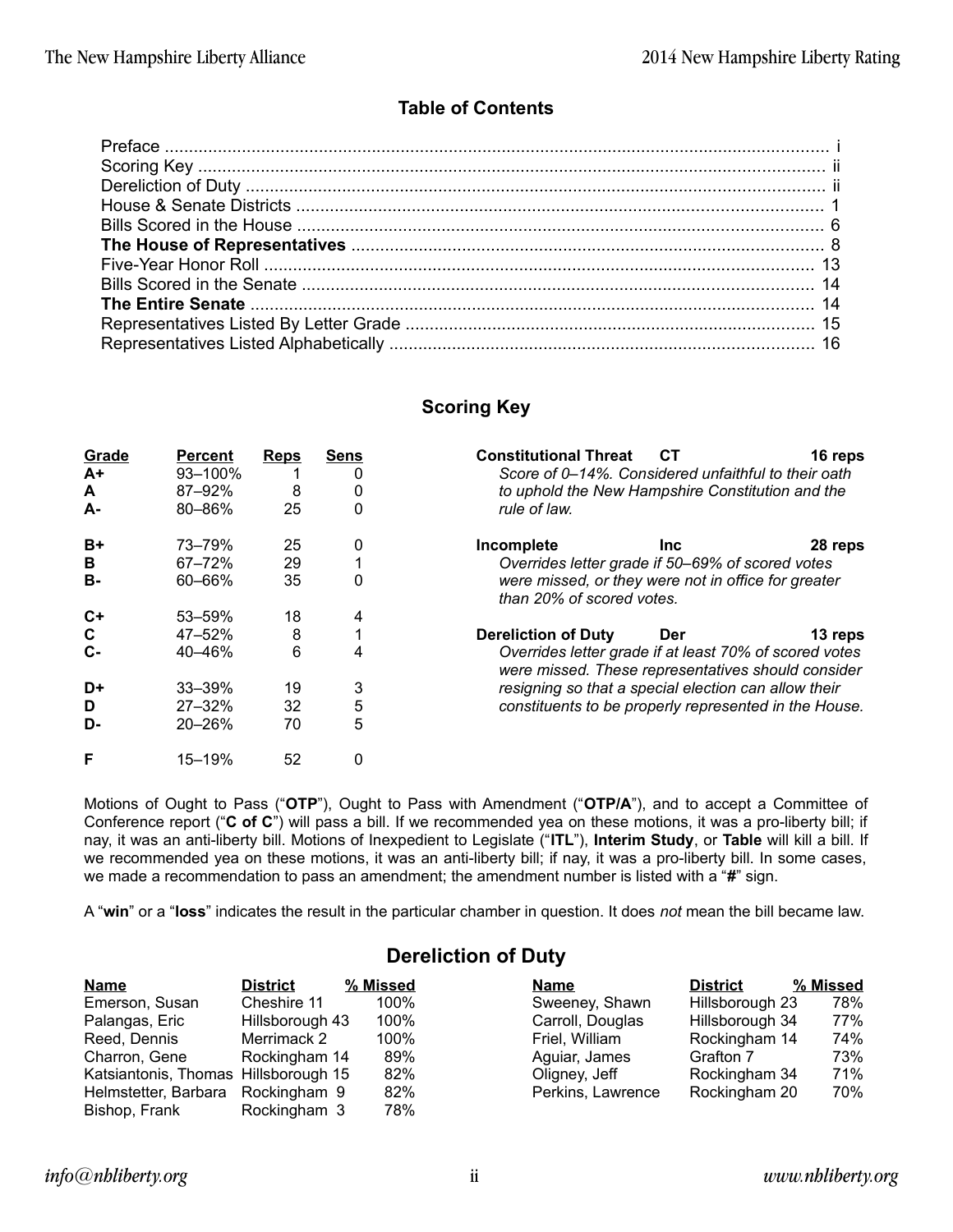|                      | Use this section of the Liberty Rating to<br>find your House and Senate districts                                                                                     | <b>Bedford</b>       | Hillsborough 07 & 41<br>Senate District 09 | Charlestown             | <b>Sullivan 08 &amp; 11</b><br>Senate District 05 |
|----------------------|-----------------------------------------------------------------------------------------------------------------------------------------------------------------------|----------------------|--------------------------------------------|-------------------------|---------------------------------------------------|
|                      | based on your town. Each House district<br>is the name of your county followed by a<br>number. Senate districts are simply a<br>number, 01-24. Many towns are covered | <b>Belmont</b>       | Belknap 06 & 09<br>Senate District 07      | Chatham                 | Carroll 02 & 07<br>Senate District 03             |
|                      | by two overlapping House districts, the<br>second of which is known as a "floterial<br>district." If your town is in a floterial district,                            | <b>Bennington</b>    | Hillsborough 03 & 38<br>Senate District 08 | <b>Chester</b>          | Rockingham 04<br>Senate District 23               |
| it is listed second. |                                                                                                                                                                       | <b>Benton</b>        | Grafton 03 & 15<br>Senate District 01      | <b>Chesterfield</b>     | Cheshire 01<br>Senate District 10                 |
| <b>Acworth</b>       | Sullivan 07 & 11<br>Senate District 08                                                                                                                                | <b>Berlin</b>        | Coös 03<br>Senate District 01              | <b>Chichester</b>       | Merrimack 20<br>Senate District 17                |
| Albany               | Carroll 03 & 07<br>Senate District 03                                                                                                                                 | <b>Bethlehem</b>     | Grafton 01 & 14<br>Senate District 01      | <b>Claremont Ward 1</b> | Sullivan 03 & 10<br>Senate District 05            |
| Alexandria           | Grafton 09 & 17<br>Senate District 02                                                                                                                                 | <b>Boscawen</b>      | Merrimack 08 & 26<br>Senate District 07    | <b>Claremont Ward 2</b> | Sullivan 04 & 10<br>Senate District 05            |
| Allenstown           | Merrimack 22 & 29<br>Senate District 17                                                                                                                               | <b>Bow</b>           | Merrimack 23<br>Senate District 16         | <b>Claremont Ward 3</b> | Sullivan 05 & 10<br>Senate District 05            |
| <b>Alstead</b>       | Cheshire 02<br>Senate District 10                                                                                                                                     | <b>Bradford</b>      | Merrimack 06<br>Senate District 08         | <b>Clarksville</b>      | Coös 01<br>Senate District 01                     |
| Alton                | Belknap 05 & 08<br>Senate District 06                                                                                                                                 | <b>Brentwood</b>     | Rockingham 11 & 33<br>Senate District 23   | <b>Colebrook</b>        | Coös 01<br>Senate District 01                     |
| <b>Amherst</b>       | Hillsborough 22 & 41<br>Senate District 11                                                                                                                            | <b>Bridgewater</b>   | Grafton 09 & 17<br>Senate District 02      | Columbia                | Coös 01<br>Senate District 01                     |
| Andover              | Merrimack 01 & 25<br>Senate District 07                                                                                                                               | <b>Bristol</b>       | Grafton 09 & 17<br>Senate District 02      | <b>Concord Ward 1</b>   | Merrimack 11 & 27<br>Senate District 15           |
| Antrim               | Hillsborough 01 & 38<br>Senate District 08                                                                                                                            | <b>Brookfield</b>    | Carroll 05 & 08<br>Senate District 03      | <b>Concord Ward 2</b>   | Merrimack 12 & 27<br>Senate District 15           |
| <b>Ashland</b>       | Grafton 09 & 17<br>Senate District 02                                                                                                                                 | <b>Brookline</b>     | Hillsborough 26<br>Senate District 12      | <b>Concord Ward 3</b>   | Merrimack 13 & 27<br>Senate District 15           |
| <b>Atkinson</b>      | Rockingham 14 & 34<br>Senate District 22                                                                                                                              | Campton              | Grafton 07<br>Senate District 02           | <b>Concord Ward 4</b>   | Merrimack 14 & 27<br>Senate District 15           |
| Auburn               | Rockingham 04<br>Senate District 14                                                                                                                                   | Canaan               | Grafton 11 & 16<br>Senate District 05      | <b>Concord Ward 5</b>   | Merrimack 10<br>Senate District 15                |
| <b>Barnstead</b>     | Belknap 07 & 08<br>Senate District 06                                                                                                                                 | Candia               | Rockingham 02 & 32<br>Senate District 16   | <b>Concord Ward 6</b>   | Merrimack 15 & 27<br>Senate District 15           |
| <b>Barrington</b>    | Strafford 04 & 25<br>Senate District 04                                                                                                                               | Canterbury           | Merrimack 09 & 26<br>Senate District 07    | <b>Concord Ward 7</b>   | Merrimack 16 & 27<br>Senate District 15           |
| <b>Bartlett</b>      | Carroll 01 & 07<br>Senate District 03                                                                                                                                 | Carroll              | Coös 05 & 07<br>Senate District 01         | <b>Concord Ward 8</b>   | Merrimack 17 & 28<br>Senate District 15           |
| <b>Bath</b>          | Grafton 03 & 15<br>Senate District 01                                                                                                                                 | <b>Center Harbor</b> | Belknap 01<br>Senate District 02           | <b>Concord Ward 9</b>   | Merrimack 18 & 28<br>Senate District 15           |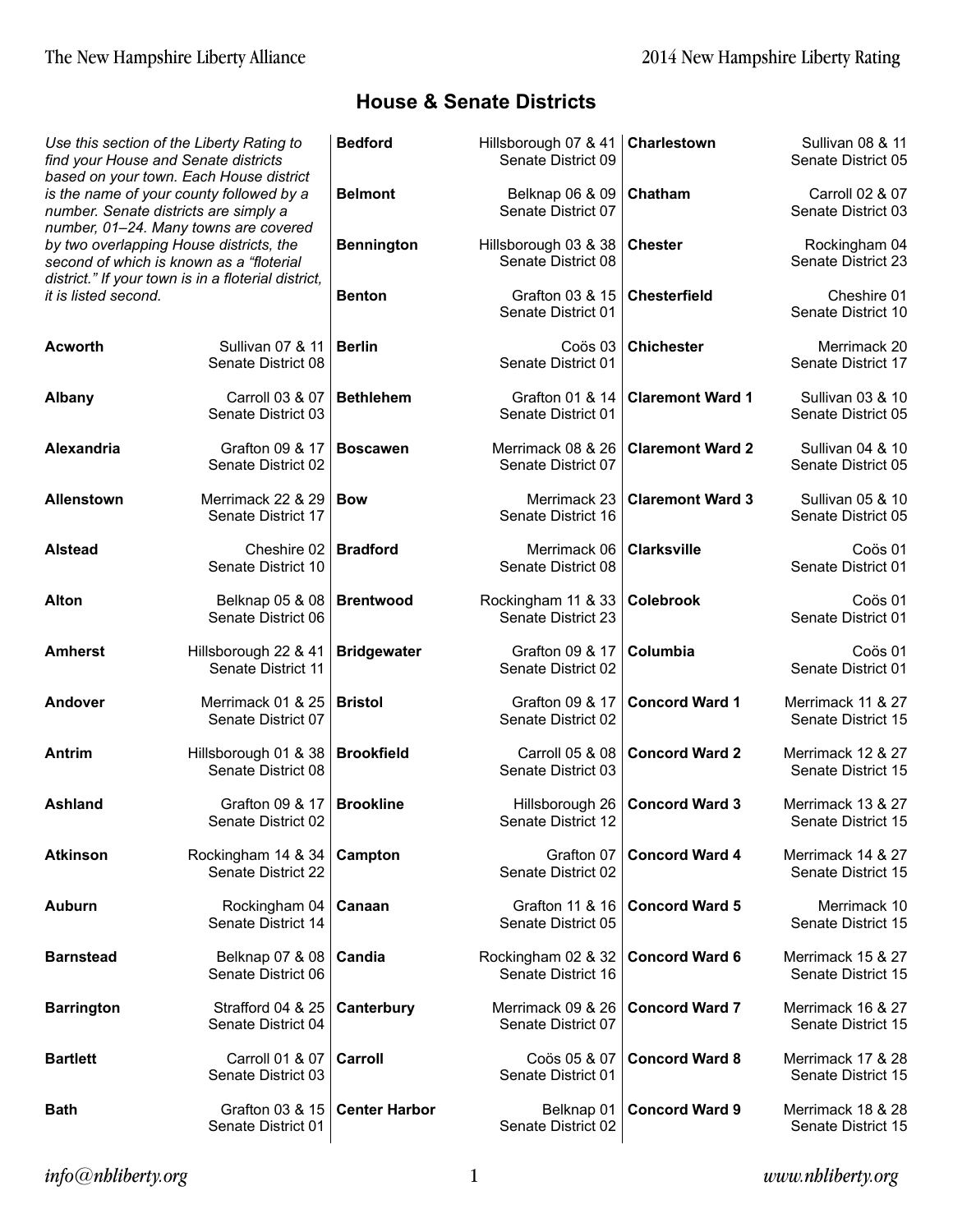| <b>Concord Ward 10</b> | Merrimack 19 & 28   Durham<br>Senate District 15 |                                 | Strafford 06<br>Senate District 21         | Gilmanton              | Belknap 05 & 08<br>Senate District 06             |
|------------------------|--------------------------------------------------|---------------------------------|--------------------------------------------|------------------------|---------------------------------------------------|
| Conway                 | Carroll 02 & 07<br>Senate District 03            | <b>East Kingston</b>            | Rockingham 16 & 35<br>Senate District 23   | Gilsum                 | Cheshire 03<br>Senate District 10                 |
| Cornish                | Sullivan 01 & 09<br>Senate District 05           | <b>Easton</b>                   | Grafton 03 & 15<br>Senate District 01      | Goffstown              | Hillsborough 06 & 39<br>Senate District 20        |
| Croydon                | Sullivan 02 & 09<br>Senate District 08           | Eaton                           | Carroll 02 & 07<br>Senate District 03      | Gorham                 | Coös 06<br>Senate District 01                     |
| <b>Dalton</b>          | Coös 04 & 07<br>Senate District 01               | Effingham                       | Carroll 05 & 08<br>Senate District 03      | <b>Goshen</b>          | Sullivan 07 & 11<br>Senate District 08            |
| <b>Danbury</b>         | Merrimack 01 & 25<br>Senate District 02          | <b>Ellsworth</b>                | Grafton 06 & 16<br>Senate District 02      | <b>Grafton</b>         | Grafton 09 & 17<br>Senate District 02             |
| <b>Danville</b>        | Rockingham 12 & 33<br>Senate District 23         | <b>Enfield</b>                  | Grafton 10 & 17<br>Senate District 05      | Grantham               | Sullivan 01 & 09<br>Senate District 08            |
| <b>Deerfield</b>       | Rockingham 02 & 32<br>Senate District 17         | <b>Epping</b>                   | Rockingham 09<br>Senate District 23        | Greenfield             | Hillsborough 03 & 38<br>Senate District 09        |
| <b>Deering</b>         | Hillsborough 02 & 39<br>Senate District 08       | <b>Epsom</b>                    | Merrimack 21 & 29<br>Senate District 17    | Greenland              | Rockingham 23 & 31<br>Senate District 24          |
| <b>Derry</b>           | Rockingham 06<br>Senate District 19              | Errol                           | Coös 01<br>Senate District 01              | Greenville             | Hillsborough 04 & 38<br>Senate District 12        |
| <b>Dixville</b>        | Coös 01<br>Senate District 01                    | <b>Exeter</b>                   | Rockingham 18 & 36<br>Senate District 23   | Groton                 | Grafton 06 & 16<br>Senate District 02             |
| <b>Dorchester</b>      | Grafton 11 & 16<br>Senate District 02            | Farmington                      | Strafford 02<br>Senate District 06         | Hampstead              | Rockingham 13 & 34<br>Senate District 19          |
| Dover Ward 1           | Strafford 13 & 19<br>Senate District 04          | Fitzwilliam                     | Cheshire 11 & 14<br>Senate District 09     | Hampton                | Rockingham 21 & 37<br>Senate District 24          |
| Dover Ward 2           | Strafford 14 & 19<br>Senate District 04          | Francestown                     | Hillsborough 04 & 38<br>Senate District 08 | <b>Hampton Falls</b>   | Rockingham 20 & 37<br>Senate District 24          |
| Dover Ward 3           | Strafford 15 & 20<br>Senate District 04          | <b>Franconia</b>                | Grafton 02 & 14<br>Senate District 01      | Hancock                | Hillsborough 03 & 38<br>Senate District 09        |
| Dover Ward 4           | Strafford 16 & 20<br>Senate District 04          | <b>Franklin Wards 1 &amp; 2</b> | Merrimack 02<br>Senate District 07         | <b>Hanover</b>         | Grafton 12<br>Senate District 05                  |
| Dover Wards 5 & 6      | Strafford 17 & 21<br>Senate District 04          | <b>Franklin Ward 3</b>          | Merrimack 23 & 26<br>Senate District 07    | <b>Harrisville</b>     | <b>Cheshire 09 &amp; 14</b><br>Senate District 10 |
| <b>Dublin</b>          | Cheshire 09 & 14<br>Senate District 09           | Freedom                         | Carroll 03 & 07<br>Senate District 03      | <b>Hart's Location</b> | Carroll 01 & 07<br>Senate District 03             |
| <b>Dummer</b>          | Coos 02 & 07<br>Senate District 01               | <b>Fremont</b>                  | Rockingham 10 & 33<br>Senate District 23   | Haverhill              | Grafton 04 & 15<br>Senate District 02             |
| <b>Dunbarton</b>       | Merrimack 23<br>Senate District 16               | Gilford                         | Belknap 02<br>Senate District 07           | <b>Hebron</b>          | Grafton 08<br>Senate District 02                  |

 $info@nbliberty.org$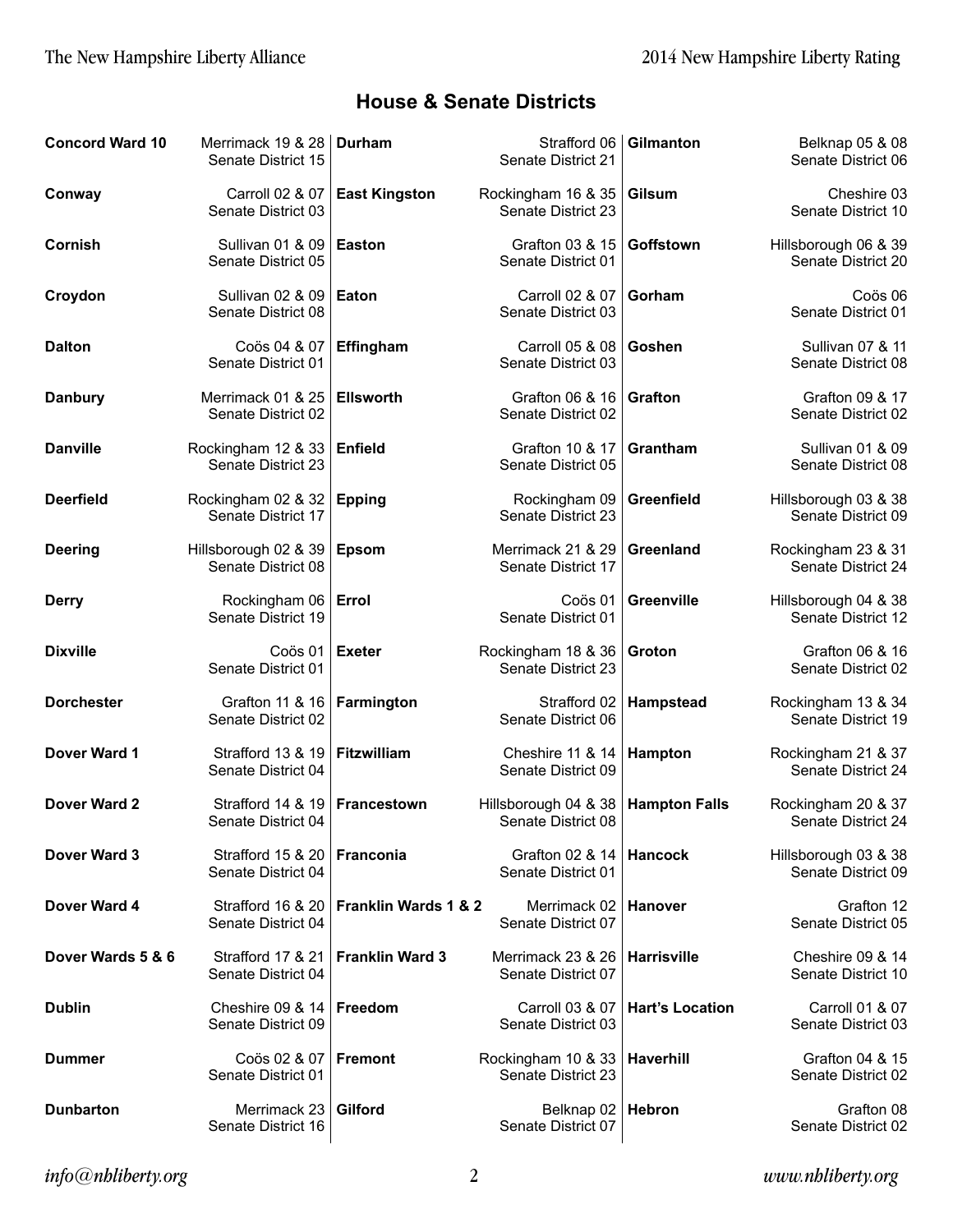| Henniker            | Merrimack 06<br>Senate District 15         | Lancaster                | Coös 04 & 07<br>Senate District 01         | Manchester Ward 4         | Hillsborough 11 & 43<br>Senate District 20 |
|---------------------|--------------------------------------------|--------------------------|--------------------------------------------|---------------------------|--------------------------------------------|
| Hill                | Merrimack 02<br>Senate District 02         | Landaff                  | Grafton 03 & 15<br>Senate District 01      | <b>Manchester Ward 5</b>  | Hillsborough 12 & 43<br>Senate District 18 |
| Hillsborough        | Hillsborough 01 & 38<br>Senate District 08 | Langdon                  | Sullivan 07 & 11<br>Senate District 08     | <b>Manchester Ward 6</b>  | Hillsborough 13 & 43<br>Senate District 18 |
| <b>Hinsdale</b>     | Cheshire 01<br>Senate District 10          | Lebanon Wards 1-3        | Grafton 13<br>Senate District 05           | <b>Manchester Ward 7</b>  | Hillsborough 14 & 43<br>Senate District 18 |
| <b>Holderness</b>   | Grafton 08<br>Senate District 02           | Lee                      | Strafford 05 & 25<br>Senate District 21    | <b>Manchester Ward 8</b>  | Hillsborough 15 & 44<br>Senate District 18 |
| <b>Hollis</b>       | Hillsborough 27 & 40<br>Senate District 12 | Lempster                 | Sullivan 07 & 11<br>Senate District 08     | <b>Manchester Ward 9</b>  | Hillsborough 16 & 44<br>Senate District 18 |
| <b>Hooksett</b>     | Merrimack 24<br>Senate District 16         | Lincoln                  | Grafton 05<br>Senate District 01           | <b>Manchester Ward 10</b> | Hillsborough 17 & 45<br>Senate District 20 |
| Hopkinton           | Merrimack 10<br>Senate District 15         | Lisbon                   | Grafton 02 & 14<br>Senate District 01      | <b>Manchester Ward 11</b> | Hillsborough 18 & 45<br>Senate District 20 |
| <b>Hudson</b>       | Hillsborough 37<br>Senate District 14      | Litchfield               | Hillsborough 20 & 44<br>Senate District 18 | <b>Manchester Ward 12</b> | Hillsborough 19 & 45<br>Senate District 16 |
| <b>Jackson</b>      | Carroll 01 & 07<br>Senate District 03      | Littleton                | Grafton 01 & 14<br>Senate District 01      | Marlborough               | Cheshire 10 & 15<br>Senate District 10     |
| <b>Jaffrey</b>      | Cheshire 09 & 14<br>Senate District 09     | Londonderry              | Rockingham 05<br>Senate District 14        | <b>Marlow</b>             | Cheshire 02<br>Senate District 08          |
| <b>Jefferson</b>    | Coös 05 & 07<br>Senate District 01         | Loudon                   | Merrimack 09 & 26<br>Senate District 17    | <b>Mason</b>              | Hillsborough 26<br>Senate District 12      |
| <b>Keene Ward 1</b> | Cheshire 04 & 16<br>Senate District 10     | Lyman                    | Grafton 02 & 14<br>Senate District 01      | <b>Meredith</b>           | Belknap 02<br>Senate District 02           |
| Keene Ward 2        | Cheshire 05 & 16<br>Senate District 10     | Lyme                     | Grafton 12<br>Senate District 05           | <b>Merrimack</b>          | Hillsborough 21<br>Senate District 11      |
| <b>Keene Ward 3</b> | Cheshire 06 & 16<br>Senate District 10     | Lyndeborough             | Hillsborough 04 & 38<br>Senate District 09 | <b>Middleton</b>          | Strafford 01<br>Senate District 03         |
| <b>Keene Ward 4</b> | Cheshire 07 & 16<br>Senate District 10     | <b>Madbury</b>           | Strafford 06<br>Senate District 21         | <b>Milan</b>              | Coös 02 & 07<br>Senate District 01         |
| Keene Ward 5        | Cheshire 08 & 16<br>Senate District 10     | <b>Madison</b>           | Carroll 03 & 07<br>Senate District 03      | <b>Milford</b>            | Hillsborough 23 & 40<br>Senate District 11 |
| Kensington          | Rockingham 16 & 35<br>Senate District 24   | <b>Manchester Ward 1</b> | Hillsborough 08 & 42<br>Senate District 16 | <b>Millsfield</b>         | Coös 01<br>Senate District 01              |
| Kingston            | Rockingham 13 & 34<br>Senate District 23   | <b>Manchester Ward 2</b> | Hillsborough 09 & 42<br>Senate District 16 | <b>Milton</b>             | Strafford 01<br>Senate District 03         |
| Laconia Wards 1-6   | Belknap 03 & 09<br>Senate District 07      | <b>Manchester Ward 3</b> | Hillsborough 10 & 42<br>Senate District 20 | <b>Monroe</b>             | Grafton 02 & 14<br>Senate District 01      |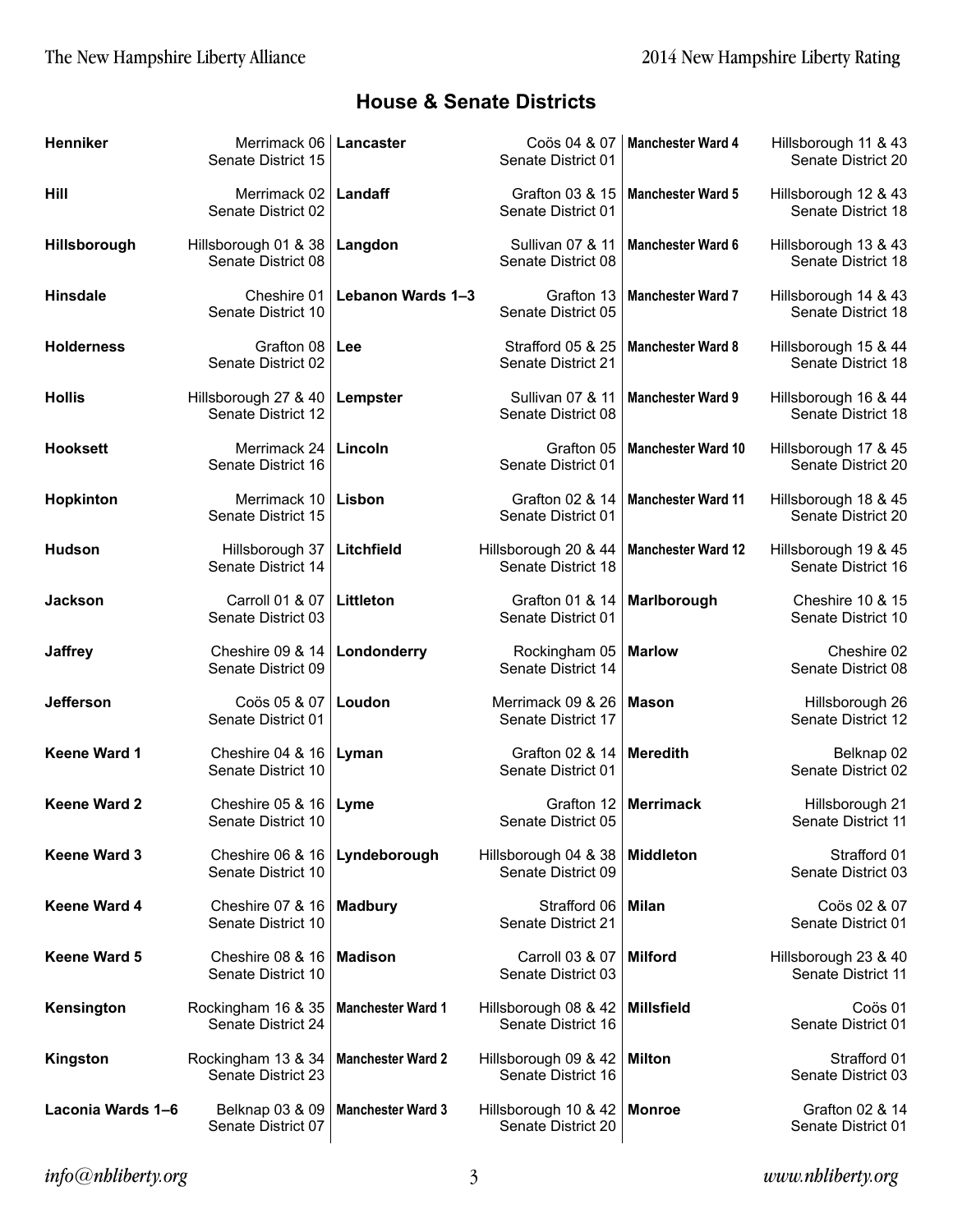| <b>Mont Vernon</b> | Hillsborough 05 & 40<br>Senate District 09 | <b>Newington</b>     | Rockingham 23 & 31<br>Senate District 21 | Plymouth                 | Grafton 08<br>Senate District 02         |
|--------------------|--------------------------------------------|----------------------|------------------------------------------|--------------------------|------------------------------------------|
| Moultonborough     | Carroll 04 & 08<br>Senate District 03      | <b>Newmarket</b>     | Rockingham 17 & 36<br>Senate District 21 | Portsmouth Ward 1        | Rockingham 25 & 30<br>Senate District 21 |
| Nashua Ward 1      | Hillsborough 28<br>Senate District 12      | <b>Newport</b>       | Sullivan 06 & 09<br>Senate District 08   | <b>Portsmouth Ward 2</b> | Rockingham 26 & 30<br>Senate District 21 |
| Nashua Ward 2      | Hillsborough 29<br>Senate District 12      | <b>Newton</b>        | Rockingham 15 & 35<br>Senate District 24 | <b>Portsmouth Ward 3</b> | Rockingham 27 & 31<br>Senate District 21 |
| Nashua Ward 3      | Hillsborough 30<br>Senate District 13      | <b>North Hampton</b> | Rockingham 22 & 31<br>Senate District 24 | Portsmouth Ward 4        | Rockingham 28 & 30<br>Senate District 21 |
| Nashua Ward 4      | Hillsborough 31<br>Senate District 13      | Northfield           | Merrimack 03 & 26<br>Senate District 07  | <b>Portsmouth Ward 5</b> | Rockingham 29 & 30<br>Senate District 21 |
| Nashua Ward 5      | Hillsborough 32<br>Senate District 12      | Northumberland       | Coös 02 & 07<br>Senate District 01       | Randolph                 | Coös 05 & 07<br>Senate District 01       |
| Nashua Ward 6      | Hillsborough 33<br>Senate District 13      | Northwood            | Rockingham 01 & 32<br>Senate District 17 | Raymond                  | Rockingham 03<br>Senate District 17      |
| Nashua Ward 7      | Hillsborough 34<br>Senate District 13      | Nottingham           | Rockingham 02 & 32<br>Senate District 17 | <b>Richmond</b>          | Cheshire 12 & 15<br>Senate District 09   |
| Nashua Ward 8      | Hillsborough 35<br>Senate District 13      | Orange               | Grafton 06 & 16<br>Senate District 02    | Rindge                   | Cheshire 11 & 14<br>Senate District 12   |
| Nashua Ward 9      | Hillsborough 36<br>Senate District 13      | Orford               | Grafton 03 & 15<br>Senate District 02    | <b>Rochester Ward 1</b>  | Strafford 07 & 22<br>Senate District 06  |
| <b>Nelson</b>      | Cheshire 03<br>Senate District 10          | <b>Ossipee</b>       | Carroll 05 & 08<br>Senate District 03    | <b>Rochester Ward 2</b>  | Strafford 09 & 24<br>Senate District 06  |
| <b>New Boston</b>  | Hillsborough 05 & 40<br>Senate District 09 | Pelham               | Hillsborough 37<br>Senate District 22    | <b>Rochester Ward 3</b>  | Strafford 10 & 23<br>Senate District 06  |
| <b>New Castle</b>  | Rockingham 24<br>Senate District 24        | Pembroke             | Merrimack 20<br>Senate District 17       | <b>Rochester Ward 4</b>  | Strafford 11 & 24<br>Senate District 06  |
| <b>New Durham</b>  | Strafford 03<br>Senate District 06         | Peterborough         | Hillsborough 24<br>Senate District 09    | <b>Rochester Ward 5</b>  | Strafford 12 & 24<br>Senate District 06  |
| <b>New Hampton</b> | Belknap 01<br>Senate District 02           | <b>Piermont</b>      | Grafton 03 & 15<br>Senate District 02    | <b>Rochester Ward 6</b>  | Strafford 08 & 22<br>Senate District 06  |
| <b>New Ipswich</b> | Hillsborough 25<br>Senate District 12      | <b>Pittsburg</b>     | Coös 01<br>Senate District 01            | Rollinsford              | Strafford 18 & 21<br>Senate District 04  |
| <b>New London</b>  | Merrimack 05<br>Senate District 08         | <b>Pittsfield</b>    | Merrimack 21 & 29<br>Senate District 17  | <b>Roxbury</b>           | Cheshire 09 & 14<br>Senate District 10   |
| <b>Newbury</b>     | Merrimack 05<br>Senate District 08         | <b>Plainfield</b>    | Sullivan 01 & 09<br>Senate District 05   | <b>Rumney</b>            | Grafton 06 & 16<br>Senate District 02    |
| <b>Newfields</b>   | Rockingham 17 & 36<br>Senate District 21   | <b>Plaistow</b>      | Rockingham 14 & 34<br>Senate District 22 | <b>Rye</b>               | Rockingham 24<br>Senate District 24      |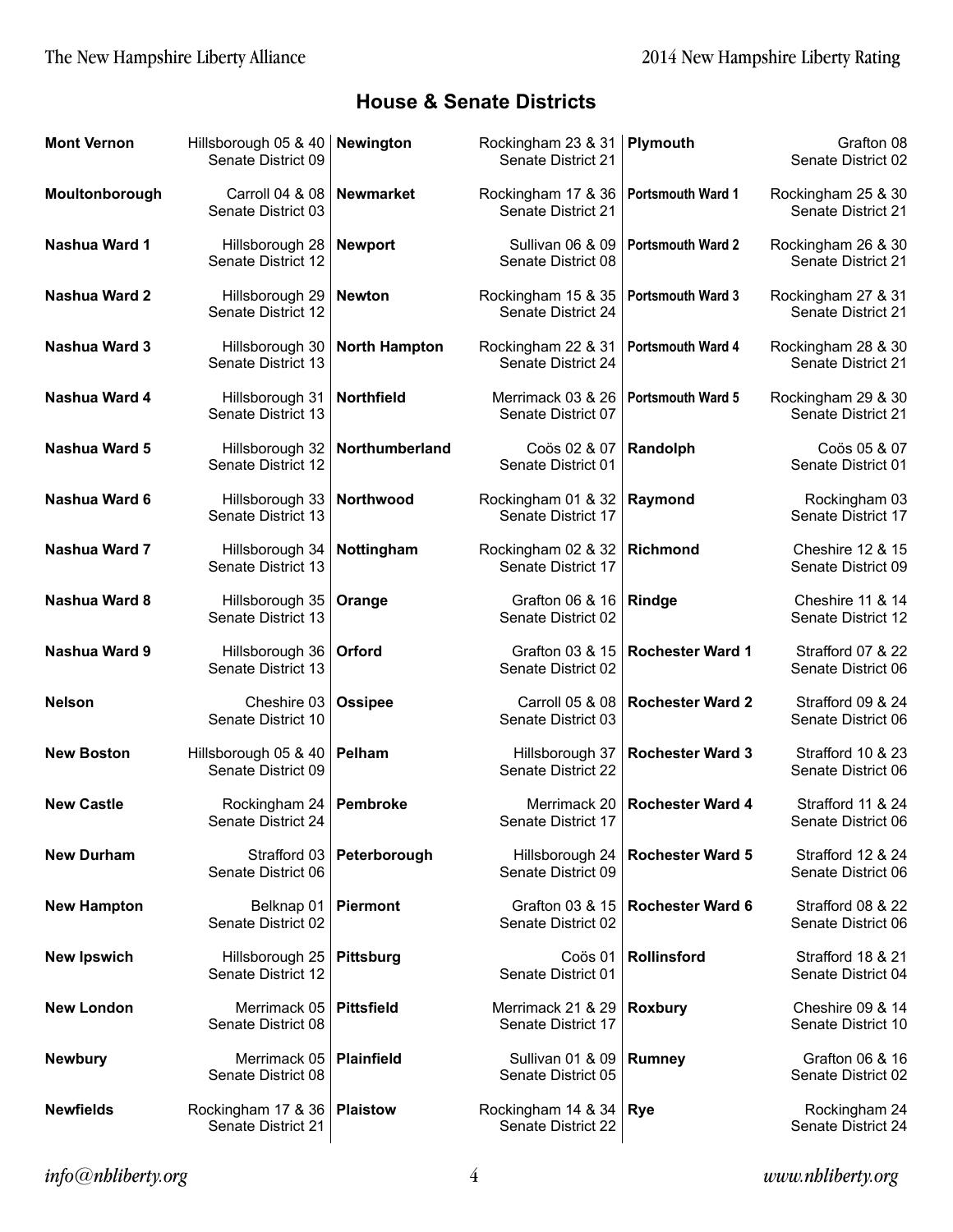| <b>Salem</b>          | Rockingham 08   Sullivan<br>Senate District 22 |                          | Cheshire 03<br>Senate District 10          | Wentworth      | Grafton 11 & 16<br>Senate District 02      |
|-----------------------|------------------------------------------------|--------------------------|--------------------------------------------|----------------|--------------------------------------------|
| <b>Salisbury</b>      | Merrimack 01 & 25<br>Senate District 07        | <b>Sunapee</b>           | Sullivan 02 & 09<br>Senate District 08     | Westmoreland   | Cheshire 01<br>Senate District 10          |
| Sanbornton            | Belknap 04<br>Senate District 02               | <b>Surry</b>             | Cheshire 02<br>Senate District 10          | Whitefield     | Coös 05 & 07<br>Senate District 01         |
| Sandown               | Rockingham 04<br>Senate District 23            | <b>Sutton</b>            | Merrimack 04<br>Senate District 08         | <b>Wilmont</b> | Merrimack 04<br>Senate District 02         |
| <b>Sandwich</b>       | Carroll 04 & 08<br>Senate District 03          | <b>Swanzey</b>           | Cheshire 12 & 15<br>Senate District 10     | <b>Wilton</b>  | Hillsborough 04 & 38<br>Senate District 11 |
| <b>Seabrook</b>       | Rockingham 20 & 37<br>Senate District 24       | <b>Tamworth</b>          | Carroll 03 & 07<br>Senate District 03      | Winchester     | Cheshire 02 & 15<br>Senate District 10     |
| <b>Sharon</b>         | Hillsborough 25<br>Senate District 09          | <b>Temple</b>            | Hillsborough 25<br>Senate District 09      | Windham        | Rockingham 07<br>Senate District 19        |
| <b>Shelburne</b>      | Coös 06<br>Senate District 01                  | <b>Thornton</b>          | Grafton 6 & 16<br>Senate District 01       | <b>Windsor</b> | Hillsborough 01 & 38<br>Senate District 08 |
| Somersworth Ward 1    | Strafford 18 & 21<br>Senate District 04        | Tilton                   | Belknap 04<br>Senate District 02           | Wolfeboro      | Carroll 06<br>Senate District 03           |
| Somersworth Ward 2    | Strafford 17 & 21<br>Senate District 04        | <b>Troy</b>              | Cheshire 10 & 15<br>Senate District 09     | Woodstock      | Grafton 05<br>Senate District 01           |
| Somersworth Wards 3-5 | Strafford 18 & 21<br>Senate District 04        | <b>Tuftonboro</b>        | Carroll 04 & 08<br>Senate District 03      |                |                                            |
| <b>South Hampton</b>  | Rockingham 16 & 35<br>Senate District 24       | <b>Unity</b>             | Sullivan 06 & 09<br>Senate District 08     |                |                                            |
| Springfield           | Sullivan 01 & 09<br>Senate District 08         | Wakefield                | Carroll 05 & 08<br>Senate District 03      |                |                                            |
| <b>Stark</b>          | Coös 02 & 07<br>Senate District 01             | Walpole                  | Cheshire 01<br>Senate District 10          |                |                                            |
| <b>Stewartstown</b>   | Coös 01<br>Senate District 01                  | Warner                   | Merrimack 07 & 25<br>Senate District 15    |                |                                            |
| <b>Stoddard</b>       | Cheshire 03<br>Senate District 08              | Warren                   | Grafton 03 & 15<br>Senate District 02      |                |                                            |
| <b>Strafford</b>      | Strafford 03<br>Senate District 17             | Washington               | Sullivan 07 & 11<br>Senate District 08     |                |                                            |
| <b>Stratford</b>      | Coös 01<br>Senate District 01                  | <b>Waterville Valley</b> | Grafton 05<br>Senate District 03           |                |                                            |
| <b>Stratham</b>       | Rockingham 19 & 36<br>Senate District 24       | Weare                    | Hillsborough 02 & 39<br>Senate District 08 |                |                                            |
| <b>Sugar Hill</b>     | Grafton 02 & 14<br>Senate District 01          | Webster                  | Merrimack 07 & 25<br>Senate District 07    |                |                                            |

 $info@nbliberty.org$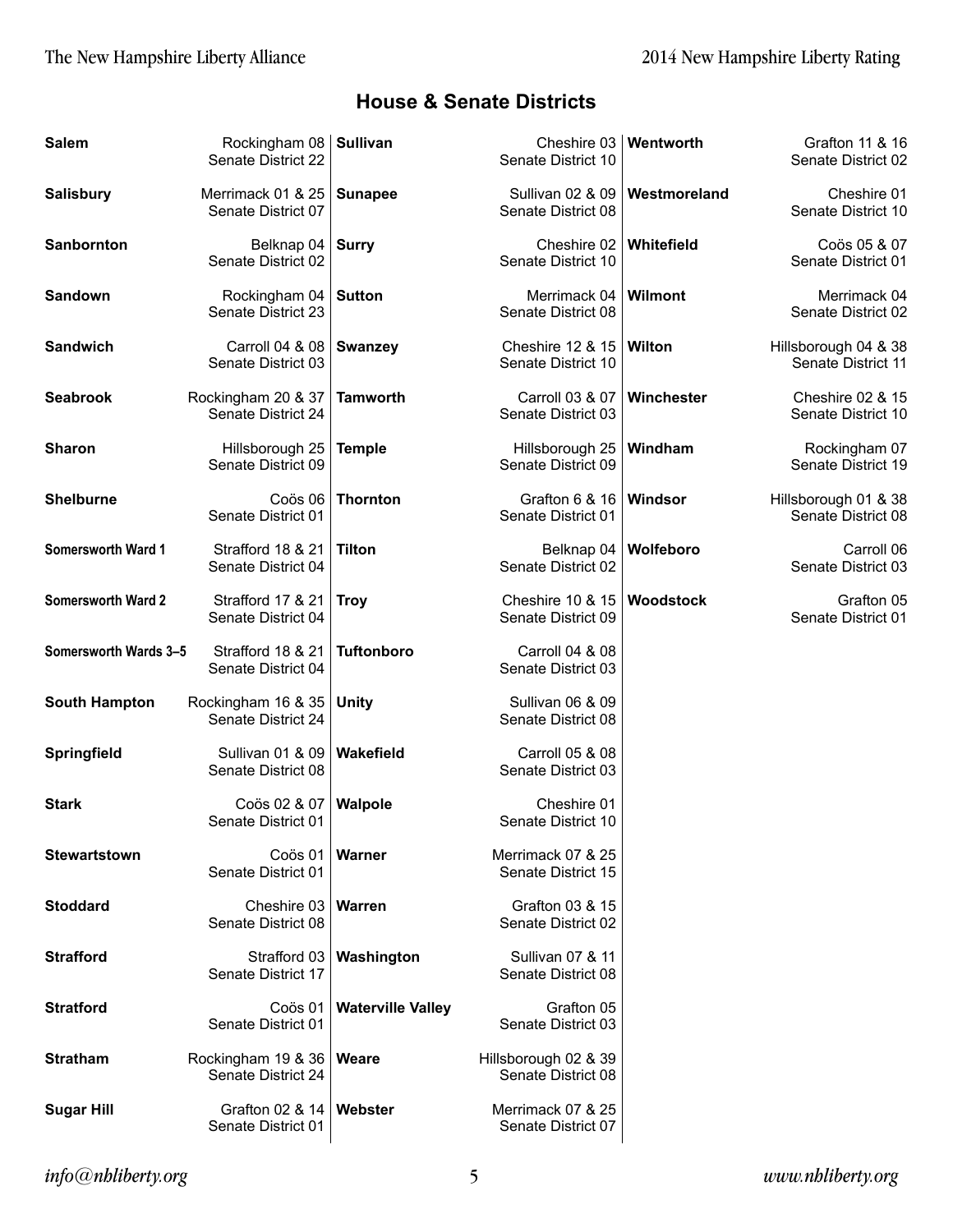# The New Hampshire Liberty Alliance

| <b>Bill</b>   | <b>Title</b>                                                                                  | <b>Impact</b>           | <b>Motion</b> | <b>NHLA</b> |     | Yeas Nays | <b>Result</b> |
|---------------|-----------------------------------------------------------------------------------------------|-------------------------|---------------|-------------|-----|-----------|---------------|
|               | CACR16 Judicial appointments confirmed by the Legislature                                     | 2                       | <b>ITL</b>    | Nay         | 233 | 83        | Loss          |
| HB120         | Allowing liquor stores to stay open later                                                     | 1                       | <b>ITL</b>    | Nay         | 170 | 156       | Loss          |
| HB249         | E-Verify                                                                                      | 3                       | ITL           | Yea         | 266 | 68        | Win           |
| HB263         | Allowing someone to falsely accuse others of unsafe driving with impunity                     | 3                       | OTP/A         | Nay         | 178 | 104       | Loss          |
| <b>HB286</b>  | Relative to broadband infrastructure                                                          | 2                       | OTP/A         | Nay         | 204 | 78        | Loss          |
| HB292         | Increasing registration fees for boats                                                        | $\mathbf{1}$            | OTP/A         | Nay         | 164 | 127       | Loss          |
| HB350         | Prohibiting private employers from discrimination against the unemployed                      | $\overline{\mathbf{c}}$ | OTP/A         | Nay         | 179 | 170       | Loss          |
| <b>HB366</b>  | Prohibiting photographing your own ballot                                                     | 3                       | OTP/A         | Nay         | 156 | 121       | Loss          |
| HB421         | Increasing requirements and penalties on real estate license holders                          |                         | OTP/A         | Nay         | 185 | 140       | Loss          |
| HB424         | Improving chartered public school approval process                                            | 1                       | ITL           | Nay         | 162 | 138       | Loss          |
| <b>HB427</b>  | Increasing tobacco regulation                                                                 | $\overline{c}$          | OTP/A         | Nay         | 185 | 152       | Loss          |
| HB430         | Mandatory labeling for insurance companies                                                    | 1                       | OTP/A         | Nay         | 181 | 150       | Loss          |
| HB435         | Equalizing the funding for chartered public school pupils.                                    | $\overline{c}$          | ITL           | Nay         | 132 | 169       | Win           |
| HB485         | Legalizing keno                                                                               | $\overline{c}$          | OTP/A         | Yea         | 202 | 141       | Win           |
| HB492         | Legalizing marijuana                                                                          | 3                       | OTP/A         | Yea         | 170 | 162       | Win           |
| HB495         | Requiring titles on all motor vehicles                                                        |                         | OTP/A         | Nay         | 218 | 61        | Loss          |
| <b>HB498</b>  | Special privileges for veterans groups to use firearms in compact areas                       | 1                       | OTP/A         | Nay         | 265 | 54        | Loss          |
| HB532         | Allowing taxpayer dollars to fund private energy efficiency improvements                      | $\overline{\mathbf{c}}$ | C of C        | Nay         | 205 | 132       | Loss          |
| HB533         | State-mandated math graduation requirements (unfunded mandate)                                | 1                       | OTP/A         | Nay         | 209 | 125       | Loss          |
| <b>HB544</b>  | Allowing the state to join Obamacare exchanges                                                | 3                       | OTP/A         | Nay         | 182 | 154       | Loss          |
| <b>HB562</b>  | Mandating the maximum interest rate on title loans                                            |                         | OTP/A         | Nay         | 212 | 129       | Loss          |
| <b>HB597</b>  | Mandating drug testing for care workers                                                       | 2                       | OTP/A         | Nay         | 289 | 48        | Loss          |
| <b>HB650</b>  | Taxpayer-funded bus service between Claremont and Lebanon                                     | 1                       | OTP/A         | Nay         | 192 | 89        | Loss          |
| <b>HB658</b>  | Licensing and registration of medical technicians                                             |                         | OTP/A         | Nay         | 228 | 92        | Loss          |
| <b>HB660</b>  | Mandating G.M.O. labeling                                                                     |                         | <b>ITL</b>    | Yea         | 185 | 162       | Win           |
| <b>HB675</b>  | License plate scanners                                                                        | 3                       | OTP/A         | Nay         | 97  | 250       | Win           |
| HB1165        | Redress of grievance petition funding                                                         | $\overline{2}$          | <b>ITL</b>    | Nay         | 249 | 88        | Loss          |
| HB1185        | Increasing I-89 speed limit to 70 mph                                                         | $\overline{2}$          | <b>ITL</b>    | Nay         | 199 | 119       | Loss          |
| <b>HB1188</b> | Prohibiting an employer from firing an employee who discloses salary                          | $\overline{\mathbf{c}}$ | <b>OTP</b>    | Nay         | 183 | 125       | Loss          |
| HB1204        | Firing police who lie under oath                                                              | $\overline{c}$          | Interim Study | Nay         | 174 | 148       | Loss          |
| HB1237        | Prohibiting sex-offender residency restrictions                                               | $\overline{2}$          | <b>OTP</b>    | Yea         | 231 | 97        | Win           |
| HB1247        | Requiring DOE to share costs of online assessment technology requirements 2                   |                         | <b>ITL</b>    | Nay         | 144 | 119       | Loss          |
|               | HB1251 Allowing the University System to fund public television with tax dollars              | 2                       | OTP/A         | Nay         | 223 | 104       | Loss          |
|               | HB1262 Preventing student data sharing by Departments of Education                            | 3                       | Interim Study | Nay         | 203 | 117       | Loss          |
| HB1277        | Reducing regulation of grocery stores licensed to sell alcoholic beverages                    | 2                       | ITL           | Nay         | 163 | 142       | Loss          |
| HB1282        | Interfering with propane fuel contracts                                                       |                         | OTP/A         | Nay         | 226 | 98        | Loss          |
|               | HB1305 Reducing asbestos regulation                                                           |                         | <b>ITL</b>    | Nay         | 180 | 120       | Loss          |
|               | HB1307 Prohibiting police militarization                                                      | 3                       | ITL           | Nay         | 195 | 138       | Loss          |
|               | HB1325 Death with dignity                                                                     | 3                       | ITL           | Nay         | 219 | 66        | Loss          |
|               | HB1336 Penalizing landlords for failing to register with municipalities                       |                         | OTP/A         | Nay         | 155 | 122       | Loss          |
|               | HB1345 Reforming asset forfeiture                                                             | 3                       | <b>ITL</b>    | Nay         | 188 | 87        | Loss          |
|               | HB1360 Prohibiting electronic devices while driving                                           | 3                       | OTP/A         | Nay         | 192 | 133       | Loss          |
|               | HB1362 Prohibiting enforcement of federal firearms laws                                       | $\overline{c}$          | ITL           | Nay         | 202 | 67        | Loss          |
|               | HB1365 Permitting certain vehicles to proceed after stopping for a red light                  |                         | <b>ITL</b>    | Nay         | 229 | 85        | Loss          |
|               | HB1378 Repealing sugar packet requirements                                                    |                         | <b>ITL</b>    | Nay         | 220 | 115       | Loss          |
|               | HB1393 Allowing districts to tuition students to a charter school in the student's district 2 |                         | <b>ITL</b>    | Nay         | 160 | 126       | Loss          |
|               | HB1396 Preventing discrimination in State run veterans' home                                  |                         | <b>ITL</b>    | Nay         | 157 | 181       | Win           |
| HB1403        | Instituting state minimum wage                                                                | 3                       | <b>OTP</b>    | Nay         | 173 | 118       | Loss          |
| HB1404        | Regulating employers who pay employees with payroll cards                                     |                         | OTP/A         | Nay         | 201 | 104       | Loss          |
| HB1405        | Prohibiting an employer from using credit history in employment decisions                     | 2                       | OTP/A         | Nay         | 184 | 119       | Loss          |
| HB1409        | Infringing on landlord property rights by expanding discrimination laws                       | 2                       | OTP/A         | Nay         | 147 | 141       | Loss          |
| HB1410        | Including animals under the domestic violence protection statute                              | 3                       | C of C        | Nay         | 231 | 90        | Loss          |
| HB1411        | Increasing funding for the Department of Health and Human Services                            | 2                       | OTP/A         | Nay         | 185 | 153       | Loss          |
| HB1436        | Legalizing alcohol for minors, with parental consent                                          | $\overline{2}$          | OTP/A         | Yea         | 143 | 185       | Loss          |
|               | HB1452 Requiring jury nullification jury instruction                                          | 3                       | <b>ITL</b>    | Nay         | 193 | 84        | Loss          |
|               | HB1474 Preventing indigent persons held in civil contempt from being jailed                   | $\overline{\mathbf{c}}$ | <b>ITL</b>    | Nay         | 201 | 69        | Loss          |
|               | HB1475 Social engineering through tax credits                                                 | $\overline{\mathbf{c}}$ | <b>ITL</b>    | Nay         | 165 | 95        | Loss          |
| HB1477        | Exempting proprietorships from taxation under the business profits tax                        |                         | <b>ITL</b>    | Nay         | 214 | 67        | Loss          |
| HB1486        | Reducing the fines for underage drinking                                                      | 3                       | ITL           | Nay         | 251 | 68        | Loss          |
|               |                                                                                               |                         |               |             |     |           |               |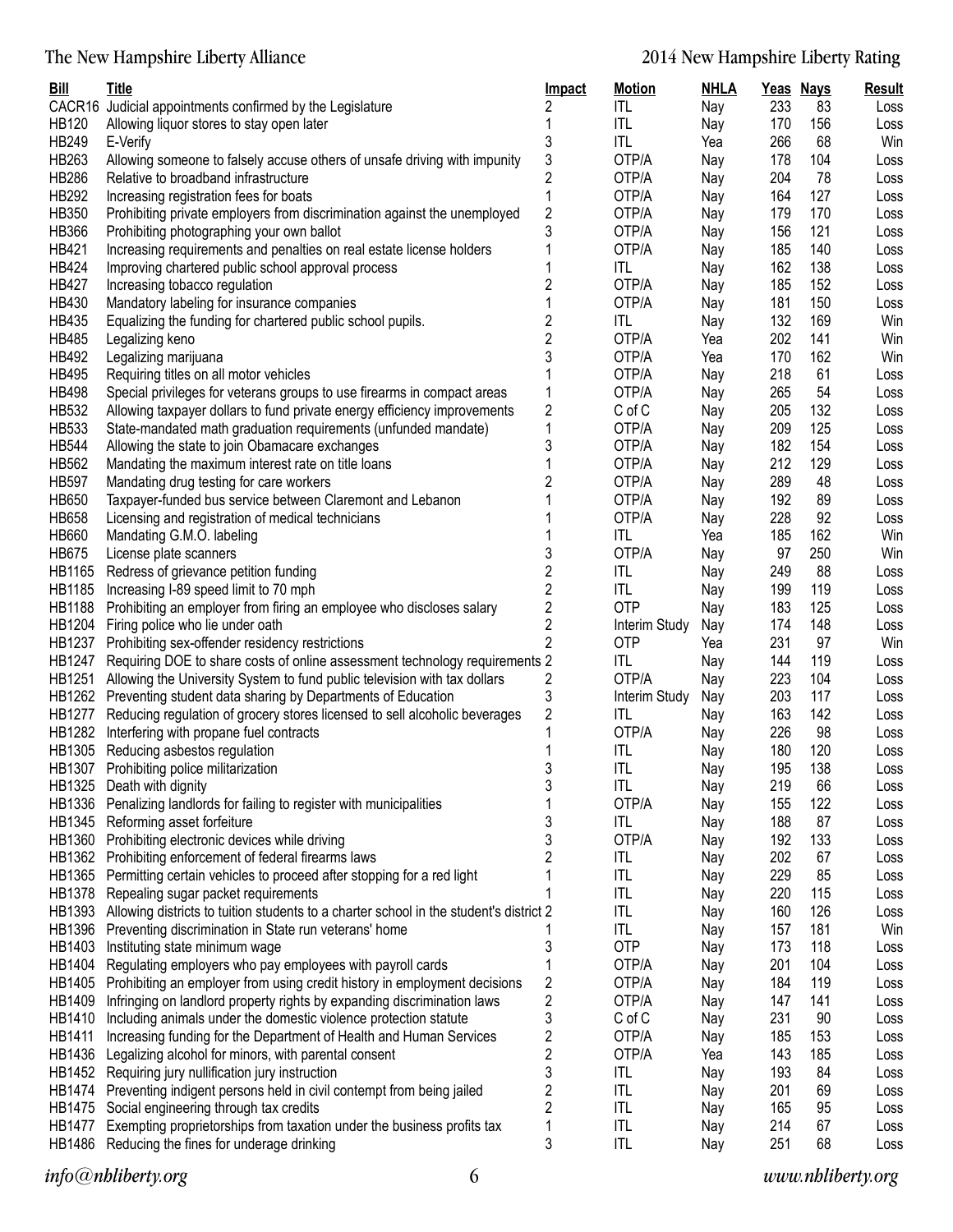# The New Hampshire Liberty Alliance

| <b>Bill</b>  | <b>Title</b>                                                                 | <b>Impact</b>           | <b>Motion</b> | <b>NHLA</b> |     | Yeas Nays | <b>Result</b> |
|--------------|------------------------------------------------------------------------------|-------------------------|---------------|-------------|-----|-----------|---------------|
| HB1495       | Allowing use of silencers while hunting                                      |                         | ITL           | Nay         | 217 | 56        | Loss          |
| HB1496       | Preventing public schools from using tests that cannot be objectively scored | 2                       | Interim Study | Nay         | 210 | 123       | Loss          |
| HB1501       | Mandating licensing of outpatient abortion facilities                        |                         | ITL           | Yea         | 211 | 86        | Win           |
| HB1508       | Terminating state participation in Common Core                               | 3                       | <b>ITL</b>    | Nay         | 201 | 138       | Loss          |
| HB1539       | Earlier repeal of hospital certificate-of-need law                           | $\overline{2}$          | <b>ITL</b>    | Nay         | 167 | 132       | Loss          |
| HB1541       | Allowing à la carte health insurance                                         | 3                       | <b>ITL</b>    | Nay         | 162 | 109       | Loss          |
| HB1556       | Legalizing poker as a game of skill                                          | $\overline{2}$          | <b>ITL</b>    | Nay         | 236 | 23        | Loss          |
| HB1570       | Regulating the disposal of paint                                             | $\overline{2}$          | OTP/A         | Nay         | 161 | 142       | Loss          |
| HB1573       | Eliminating regional planning commissions; making planning boards elected    | 2                       | ITL           | Nay         | 238 | 91        | Loss          |
| HB1577       | Allowing use of alkaline hydrolysis for the disposal of human remains        | 1                       | <b>OTP</b>    | Yea         | 209 | 116       | Win           |
| HB1586       | Prohibiting laptop video surveillance of public school students              | $\overline{c}$          | Interim Study | Nay         | 218 | 104       | Loss          |
| HB1589       | Prohibiting private sales of firearms                                        | 3                       | #0371h        | Nay         | 174 | 166       | Loss          |
| HB1589       | Study the correlation between gun freedom and low violent crime rates        | 3                       | #0467h        | Yea         | 177 | 175       | Win           |
| HB1597       | Reducing meals and rooms tax                                                 | $\overline{c}$          | <b>ITL</b>    | Nay         | 184 | 148       | Loss          |
| HB1601       | Mandating headlamp use                                                       | $\overline{c}$          | OTP/A         | Nay         | 151 | 182       | Win           |
| HB1621       | Redefining "simple assault"                                                  | $\overline{\mathbf{c}}$ | <b>ITL</b>    | Nay         | 171 | 103       | Loss          |
| HB1624       | Modernizing the juvenile justice system                                      | $\sqrt{2}$              | OTP/A         | Yea         | 256 | 40        | Win           |
| HB1625       | Decriminalizing small amounts of marijuana                                   | 3                       | OTP/A         | Yea         | 215 | 92        | Win           |
| HB1633       | Monopoly casinos in New Hampshire                                            | 3                       | <b>ITL</b>    | Yea         | 173 | 144       | Win           |
| SB120        | Regulating political speech                                                  | 3                       | OTP/A         | Nay         | 186 | 119       | Loss          |
| <b>SB207</b> | Mandating equal pay for employees                                            | $\overline{c}$          | OTP           | Nay         | 187 | 134       | Loss          |
| <b>SB220</b> | National Electrical Code 2014                                                | $\overline{\mathbf{c}}$ | OTP/A         | Nay         | 163 | 111       | Loss          |
| <b>SB296</b> | Discriminating in favor of veterans in public employment                     | 3                       | Table         | Yea         | 210 | 128       | Win           |
| <b>SB318</b> | Establishing the crime of "domestic violence"                                | $\overline{2}$          | <b>OTP</b>    | Nay         | 325 | 3         | Loss          |
| SB319        | Restricting free speech and assembly in front of abortion facilities         | 3                       | OTP/A         | Nay         | 162 | 100       | Loss          |
| SB329        | Legalizing advertising alcoholic beverages on billboards                     | $\overline{2}$          | ITL           | Nay         | 193 | 164       | Loss          |
| SB336        | Banning baiting deer on public land                                          |                         | <b>ITL</b>    | Yea         | 200 | 85        | Win           |
| SB366        | Establishing two casinos in New Hampshire                                    | $\overline{c}$          | <b>ITL</b>    | Yea         | 173 | 172       | Win           |
| SB367        | Increasing gas tax                                                           | 3                       | <b>OTP</b>    | Nay         | 193 | 141       | Loss          |
| SB369        | Medicaid enhancement tax                                                     | $\overline{2}$          | OTP/A         | Nay         | 247 | 28        | Loss          |
| SB389        | Expanding police powers for Fish and Game officers                           | $\overline{2}$          | OTP/A         | Yea         | 219 | 72        | Win           |
| SB390        | Prohibiting employers discriminating against victims of domestic violence    | $\overline{c}$          | <b>OTP</b>    | Nay         | 186 | 153       | Loss          |
| SB400        | Banning the taking of American eels                                          | 1                       | <b>OTP</b>    | Nay         | 227 | 93        | Loss          |
| SB405        | Licensing radon mitigation system installers                                 | $\boldsymbol{2}$        | OTP/A         | Nay         | 172 | 147       | Loss          |
| SB413        | Obamacare / Medicaid expansion                                               | 3                       | <b>OTP</b>    | Nay         | 202 | 132       | Loss          |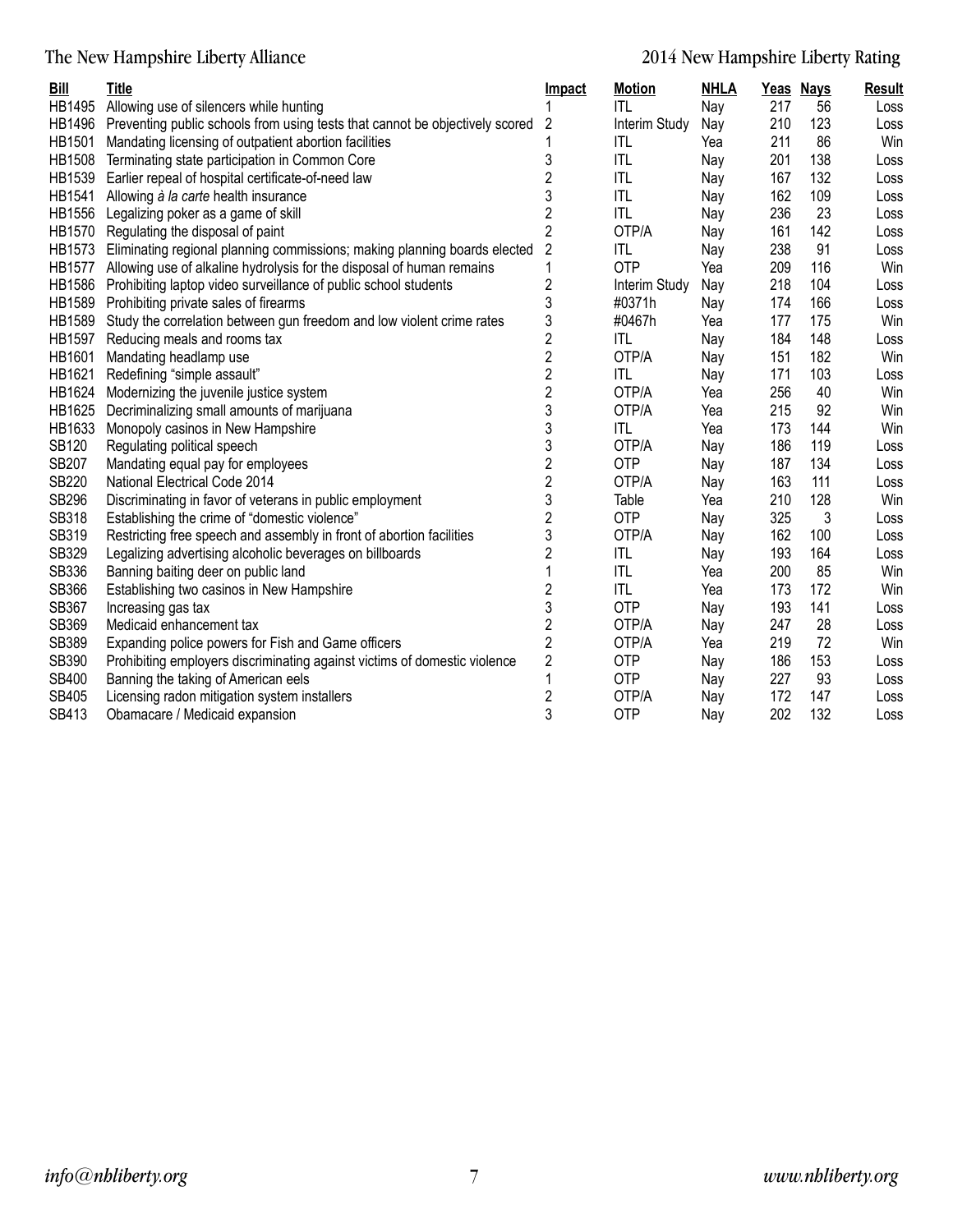| <b>Belknap County</b> |             | <b>Carroll 04</b><br>Cordelli, Glenn | $B+$        | <b>Cheshire 11</b><br>Emerson, Susan | Der       |
|-----------------------|-------------|--------------------------------------|-------------|--------------------------------------|-----------|
|                       |             | Crawford, Karel                      | $C-$        | Hunt, John                           | $B+$      |
| <b>Belknap 01</b>     |             |                                      |             |                                      |           |
| Gulick, Ruth          | D-          | <b>Carroll 05</b>                    |             | <b>Cheshire 12</b>                   |           |
|                       |             | Lavender, Tom                        | D+          | Johnson, Jane                        | $C+$      |
| Belknap 02            |             | Merrow, Harry                        | $C+$        | Lerandeau, Alfred                    | Inc       |
| DiMartino, Lisa       | F.          | Nelson, Bill                         | <b>B-</b>   |                                      |           |
| Greemore, Robert      | A-          |                                      |             | <b>Cheshire 13</b>                   |           |
| Vadney, Herbert       | A-          | <b>Carroll 06</b>                    |             | Parkhurst, Henry                     | D-        |
| Worsman, Colette      | B           | Ahlgren, Christopher                 | <b>B-</b>   |                                      |           |
|                       |             | Schmidt, Stephen                     | B           | <b>Cheshire 14</b>                   |           |
| Belknap 03            |             |                                      |             | Young, Harry                         | D-        |
| Flanders, Donald      | С           | <b>Carroll 07</b>                    |             |                                      |           |
| Huot, David           | F           | Butler, Edward                       | D-          | <b>Cheshire 15</b>                   |           |
| Luther, Robert        | B           |                                      |             | Tatro, Bruce                         | D-        |
|                       | <b>B-</b>   | <b>Carroll 08</b>                    |             |                                      |           |
| Tilton, Franklin      |             |                                      |             | <b>Cheshire 16</b>                   |           |
|                       |             | Wright, Donald                       | A-          |                                      |           |
| Belknap 04            |             |                                      |             | Weed, Charles                        | D         |
| Fields, Dennis        | $C+$        |                                      |             |                                      |           |
| Raymond, Ian          | $\mathsf F$ | <b>Cheshire County</b>               |             |                                      |           |
|                       |             |                                      |             | Coös County                          |           |
| Belknap 05            |             |                                      |             |                                      |           |
| Burchell, Richard     | B           | <b>Cheshire 01</b>                   |             |                                      |           |
| Holmes, Stephen       | B+          | Berch, Paul                          | F           | Coös 01                              |           |
|                       |             | Butynski, William                    | <b>CT</b>   | Enman, Larry                         | D         |
| Belknap 06            |             | Sad, Tara                            | <b>CT</b>   | Rappaport, Laurence                  | $B+$      |
| Fink, Charles         | Inc         | Weber, Lucy                          | <b>CT</b>   |                                      |           |
| Sylvia, Michael       | A-          |                                      |             | Coös <sub>02</sub>                   |           |
|                       |             | <b>Cheshire 02</b>                   |             | Moynihan, Wayne                      | <b>CT</b> |
| Belknap 07            |             | Mann, John                           | D-          |                                      |           |
| Comtois, Guy          | B+          |                                      |             | Coös <sub>03</sub>                   |           |
|                       |             | <b>Cheshire 03</b>                   |             | Theberge, Robert                     | D         |
| Belknap 08            |             | Eaton, Daniel                        | D-          | Thomas, Yvonne                       | D-        |
| Cormier, Jane         | B           |                                      |             | Coulombe, Gary                       | D+        |
|                       |             | <b>Cheshire 04</b>                   |             |                                      |           |
| Belknap 09            |             | Roberts, Kris                        | D+          | Coös 04                              |           |
| Arsenault, Beth       | Inc         |                                      |             | Richardson, Herbert                  | C         |
|                       |             | <b>Cheshire 05</b>                   |             |                                      |           |
|                       |             | Phillips, Larry                      | D-          | Coös 05                              |           |
|                       |             |                                      |             | Hammon, Marcia                       | D-        |
| <b>Carroll County</b> |             | <b>Cheshire 06</b>                   |             |                                      |           |
|                       |             |                                      | D-          | Coös 06                              |           |
|                       |             | Robertson, Timothy                   |             |                                      |           |
| <b>Carroll 01</b>     |             |                                      |             | Hatch, William                       | D-        |
| Chandler, Gene        | <b>B-</b>   | <b>Cheshire 07</b>                   |             |                                      |           |
|                       |             | Johnson, Gladys                      | D-          | Coös 07                              |           |
| <b>Carroll 02</b>     |             |                                      |             | Rideout, Leon                        | A-        |
| Buco, Thomas          | D           | <b>Cheshire 08</b>                   |             |                                      |           |
| Umberger, Karen       | $C+$        | Chase, Cynthia                       | $\mathsf F$ |                                      |           |
| White, Syndi          | $C -$       |                                      |             |                                      |           |
|                       |             | <b>Cheshire 09</b>                   |             |                                      |           |
| <b>Carroll 03</b>     |             | Ames, Richard                        | <b>CT</b>   |                                      |           |
| McConkey, Mark        | B+          | Ley, Douglas                         | D-          |                                      |           |
| Ticehurst, Susan      | D-          |                                      |             |                                      |           |
|                       |             | <b>Cheshire 10</b>                   |             |                                      |           |
|                       |             | Shepardson, Marjorie                 | $\mathsf F$ |                                      |           |
|                       |             |                                      |             |                                      |           |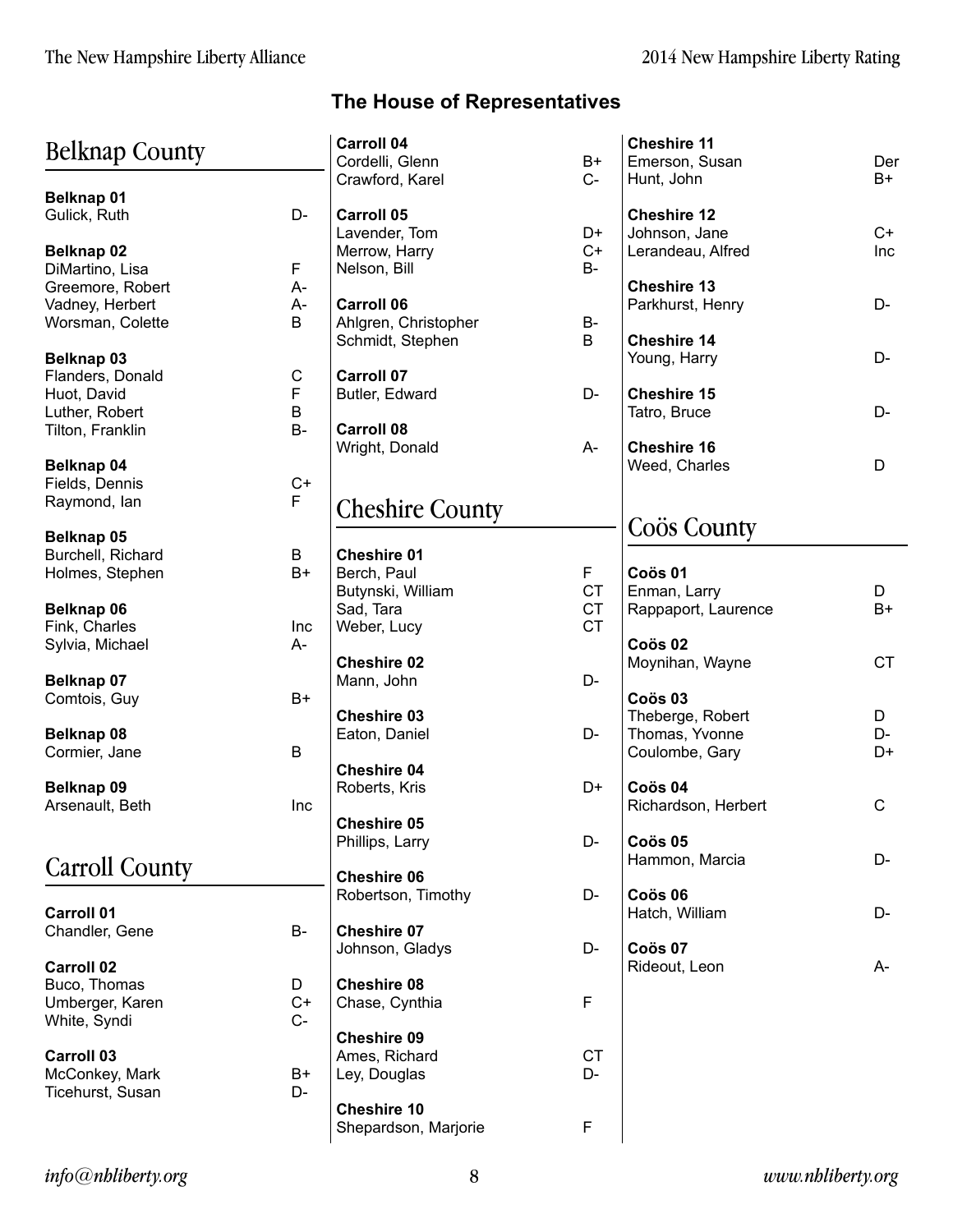| <b>Grafton County</b>                                    |                      | Grafton 15<br>Lauer, Linda                         | <b>CT</b>         | Hillsborough 10<br>Jeudy, Jean                            | D<br>D-                |
|----------------------------------------------------------|----------------------|----------------------------------------------------|-------------------|-----------------------------------------------------------|------------------------|
| <b>Grafton 01</b><br>Doolan, Ralph                       | B-                   | <b>Grafton 16</b><br>Friedrich, Carol              | D                 | Sullivan, Peter<br>Hillsborough 11                        |                        |
| Massimilla, Linda                                        | D-                   | <b>Grafton 17</b>                                  |                   | Walsh, Robert                                             | F                      |
| <b>Grafton 02</b><br>Brown, Rebecca                      | D+                   | Mulholland, Catherine                              | D-                | Hillsborough 12<br>O'Flaherty, Tim<br>Rokas, Ted          | A-<br>D+               |
| <b>Grafton 03</b><br>Ford, Susan                         | $\overline{F}$       | <b>Hillsborough County</b>                         |                   | Hillsborough 13                                           |                        |
| <b>Grafton 04</b><br>Ladd, Rick                          | $\mathsf C$          | Hillsborough 01<br>Porter, Marjorie                | $\mathsf F$       | Gagne, Larry<br>Infantine, William                        | B<br>$B-$              |
| <b>Grafton 05</b>                                        |                      | Shattuck, Gilman                                   | F                 | Hillsborough 14<br>Heath, Mary                            | F                      |
| Gionet, Edmond                                           | $\sf B$              | Hillsborough 02<br>Connor, Evelyn                  | F                 | Hillsborough 15                                           |                        |
| Grafton 06<br>Bradley, Lester                            | D-                   | Hopper, Gary<br>Kurk, Neal                         | Inc<br>B-         | Katsiantonis, Thomas<br>Vaillancourt, Steve               | Der<br>B+              |
| <b>Grafton 07</b><br>Aguiar, James                       | Der                  | Hillsborough 03<br>Manley, Jonathan                | F                 | Hillsborough 16<br>McCloskey, David<br>Shaw, Barbara      | D<br>D+                |
| <b>Grafton 08</b><br>Cooney, Mary                        | F                    | Hillsborough 04<br>Spratt Stephen                  | F                 | Hillsborough 17                                           |                        |
| Lovett, Sid<br>Smith, Suzanne                            | D<br><b>CT</b>       | Williams, Kermit                                   | F                 | Katsiantonis, George<br>Smith, Timothy                    | Inc<br>D+              |
| <b>Grafton 09</b>                                        |                      | Hillsborough 05<br>O'Brien, William                | В-                | <b>Hillsborough 18</b>                                    |                        |
| Reilly, Harold<br>Shackett, Jeffrey                      | $C+$<br>Inc          | Woodbury, David                                    | F                 | Sandblade, Emily<br>Winters, Joel                         | A<br>B                 |
| Grafton 10                                               | D+                   | Hillsborough 06<br>Burt, John                      | A<br>F            | Hillsborough 19<br>Backus, Robert                         |                        |
| Piper, Wendy<br><b>Grafton 11</b>                        |                      | Gage, Ruth<br>Hikel, John<br>Meaney, Richard       | B+<br>$\mathsf C$ | Marston, Dick                                             | D-<br>$B+$             |
| Townsend, Charles                                        | D-                   | Pratt, Calvin                                      | B+                | Hillsborough 20<br>Boehm, Ralph                           | A-                     |
| <b>Grafton 12</b><br>Benn, Bernard                       | D-                   | Hillsborough 07<br>Cebrowski, John                 | B                 | Bryon, Frank                                              | B                      |
| Higgins, Patricia<br>Nordgren, Sharon<br>Pastor, Beatriz | D-<br>D-<br>D        | Danielson, David<br>Graham, John<br>Murphy, Keith  | B<br>$C+$<br>B+   | Hillsborough 21<br>Barry, Richard<br>Grady, Brenda        | <b>B-</b><br>F.        |
| <b>Grafton 13</b><br>Almy, Susan                         | D-                   | Murphy, Kelleigh<br>Villeneuve, Moe                | B+<br>A-          | Hinch, Richard<br>Notter, Jeanine<br>Pellegrino, Tony     | Inc<br>A-<br><b>B-</b> |
| Harding, Laurie<br>Sykes, George<br>White, Andrew        | <b>CT</b><br>F<br>D- | Hillsborough 08<br>Goley, Jeffrey<br>Ramsey, Peter | D-<br>Inc         | Peterson, Lenette<br>Straight, Philip<br>Stroud, Kathleen | A-<br>B<br>$B -$       |
| <b>Grafton 14</b>                                        |                      | Hillsborough 09                                    |                   |                                                           |                        |
| Bailey, Brad                                             | $C+$                 | DiSilvestro, Linda<br>O'Neil, William              | F<br>D            |                                                           |                        |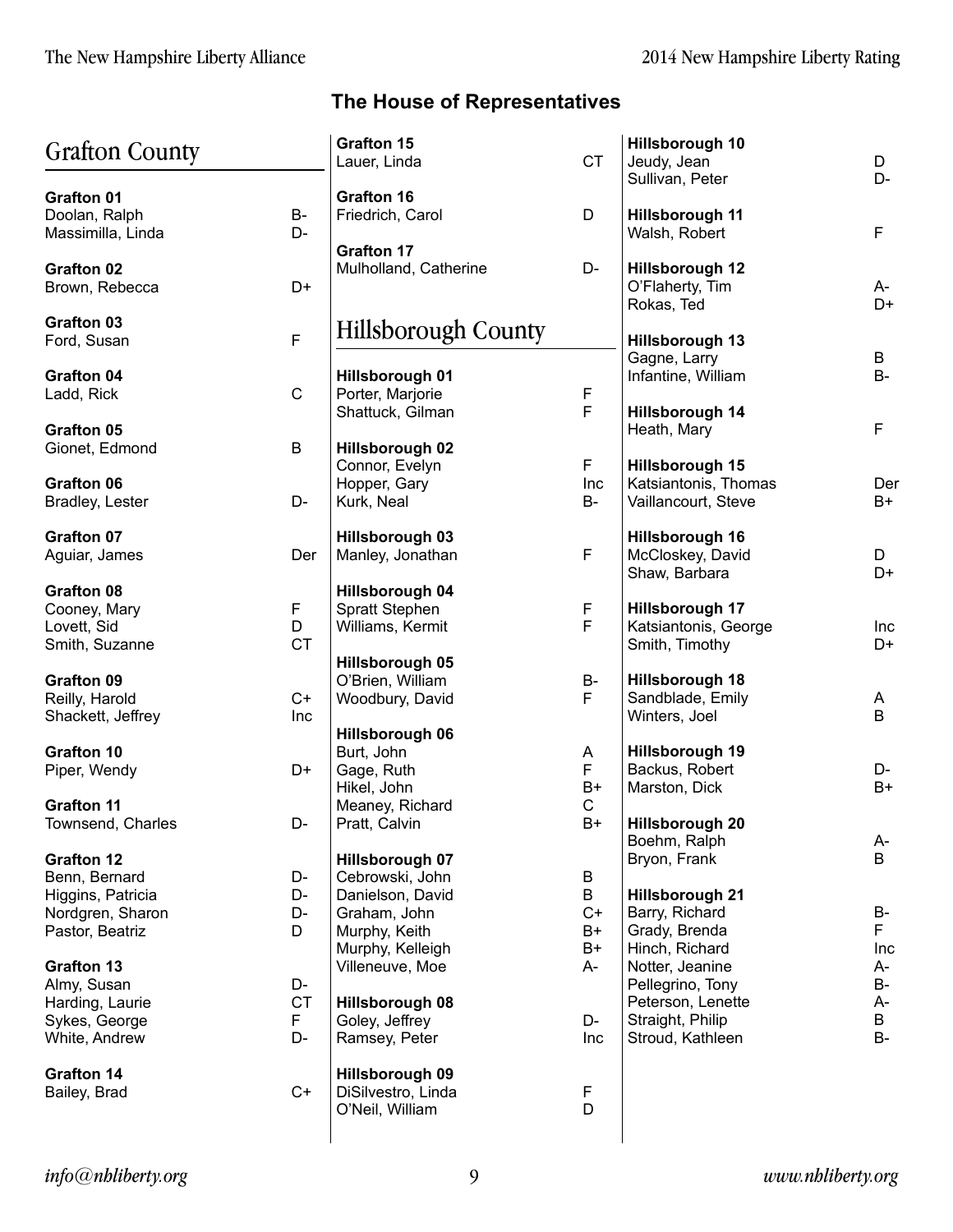# $\overline{\phantom{a}}$

#### The House of Representatives

 $D-$ 

| Hillsborough County <i>cont'd</i> .                                                            | <b>Hillsborough 33</b><br>Booras, Efstathia |                                                                                                    |  |  |
|------------------------------------------------------------------------------------------------|---------------------------------------------|----------------------------------------------------------------------------------------------------|--|--|
| <b>Hillsborough 22</b><br>Chandley, Shannon<br>Hansen, Peter<br>Rowe, Robert                   | F<br>B+<br>C+                               | Campbell, David<br>Gidge, Kenneth<br><b>Hillsborough 34</b><br>Carroll, Douglas<br>Garcia, Michael |  |  |
| <b>Hillsborough 23</b><br>Heden, Ruth<br>Palmer, Stephen<br>Sweeney, Shawn<br>Willette, Robert | F<br>А-<br>Der<br>B-                        | Soucy, Timothy<br>Hillsborough 35<br>Hansberry, Daniel<br>Mangipudi, Latha<br>Nelson, Mary         |  |  |
| <b>Hillsborough 24</b><br>Hammond, Jill<br>Leishman, Peter<br>Hillsborough 25                  | F<br>D-                                     | <b>Hillsborough 36</b><br>Harriott-Gathright, Linda<br>Jack, Martin<br>O'Brien, Michael            |  |  |
| Coffey, James<br>Parison, James                                                                | В<br>А-                                     | <b>Hillsborough 37</b><br>Christiansen, Lars                                                       |  |  |
| Hillsborough 26<br>Flanagan, Jack<br>Levesque, Melanie                                         | B-<br><b>CT</b>                             | Culbert, Patrick<br>Haefner, Robert<br>Jasper, Shawn<br>Knowles, Mary Ann                          |  |  |
| <b>Hillsborough 27</b><br>Belanger, James<br>Gargasz, Carolyn                                  | B-<br>D+                                    | LeVasseur, Richard<br>Ober, Lynne<br>Ober, Russell<br>Renzullo, Andrew                             |  |  |
| <b>Hillsborough 28</b><br>Gale, Sylvia<br>Kopka, Angeline<br>Schmidt, Janice                   | F<br>D<br>F                                 | Takesian, Charlene<br>Ulery, Jordan<br><b>Hillsborough 38</b>                                      |  |  |
| Hillsborough 29<br>Hackel, Paul<br>McCarthy, Michael                                           | D-<br>B-                                    | Eaton, Richard<br>McNamara, Richard<br><b>Hillsborough 39</b>                                      |  |  |
| Vail, Suzanne<br>Hillsborough 30<br>MacKay, Mariellen<br>Rhodes, Brian                         | D<br><b>CT</b><br>D                         | Warden, Mark<br>Hillsborough 40<br>Daniels, Gary                                                   |  |  |
| Rosenwald, Cindy<br>Hillsborough 31                                                            | F                                           | <b>Hillsborough 41</b><br>Sanborn, Laurie                                                          |  |  |
| Brown, Pamela<br>Cote, David<br>Gorman, Mary                                                   | F<br>F<br>D+                                | Hillsborough 42<br>Long, Patrick<br>Sullivan, Daniel                                               |  |  |
| <b>Hillsborough 32</b><br>Kelley, John<br>LeBrun, Donald<br>Murotake, David                    | D+<br>А-<br>B                               | Hillsborough 43<br>Dobson, Jeremy<br>Palangas, Eric<br>Souza, Kathleen                             |  |  |

| Inc<br>F<br>D                 | Hillsborough 44<br>Lambert, George<br>Martel, Andre                         | А-<br>Inc    |
|-------------------------------|-----------------------------------------------------------------------------|--------------|
| Der<br>В+                     | Hillsborough 45<br>Beaulieu, Jane<br>Boisvert, Ronald                       | D-<br>Inc    |
| D+                            | Merrimack County                                                            |              |
| D-<br>D-<br>D+                | Merrimack 01<br>Ratzki, Mario                                               | F            |
| D-<br>D-<br>D                 | <b>Merrimack 02</b><br>Burns, Scott<br>Reed, Dennis                         | D<br>Der     |
|                               | <b>Merrimack 03</b><br>Webb, Leigh                                          | F            |
| C+<br>B-<br>$C+$<br><b>B-</b> | <b>Merrimack 04</b><br>Schamberg, Thomas                                    | D            |
| <b>CT</b><br>Inc<br>B+<br>B+  | <b>Merrimack 05</b><br>Ebel, Karen<br>Kidder, David                         | D<br>D+      |
| A-<br>C.<br>А-                | <b>Merrimack 06</b><br>French, Barbara<br>Hirsch, Geoffrey                  | F<br>D-      |
| D-<br>D                       | <b>Merrimack 07</b><br>Carson, Clyde                                        | D-           |
|                               | <b>Merrimack 08</b><br>Alicea, Caroletta                                    | F            |
| А<br>А-                       | Merrimack 09<br>Lockwood, Priscilla<br>Moffett, Howard                      |              |
| А-                            | <b>Merrimack 10</b><br>Myler, Mel<br>Richardson, Gary<br>Wallner, Mary Jane | F<br>F<br>D- |
| F<br>D-                       | <b>Merrimack 11</b><br>Shurtleff, Stephen                                   | F            |
| Inc<br>Der<br>В-              | <b>Merrimack 12</b><br>Henle, Paul                                          | D-           |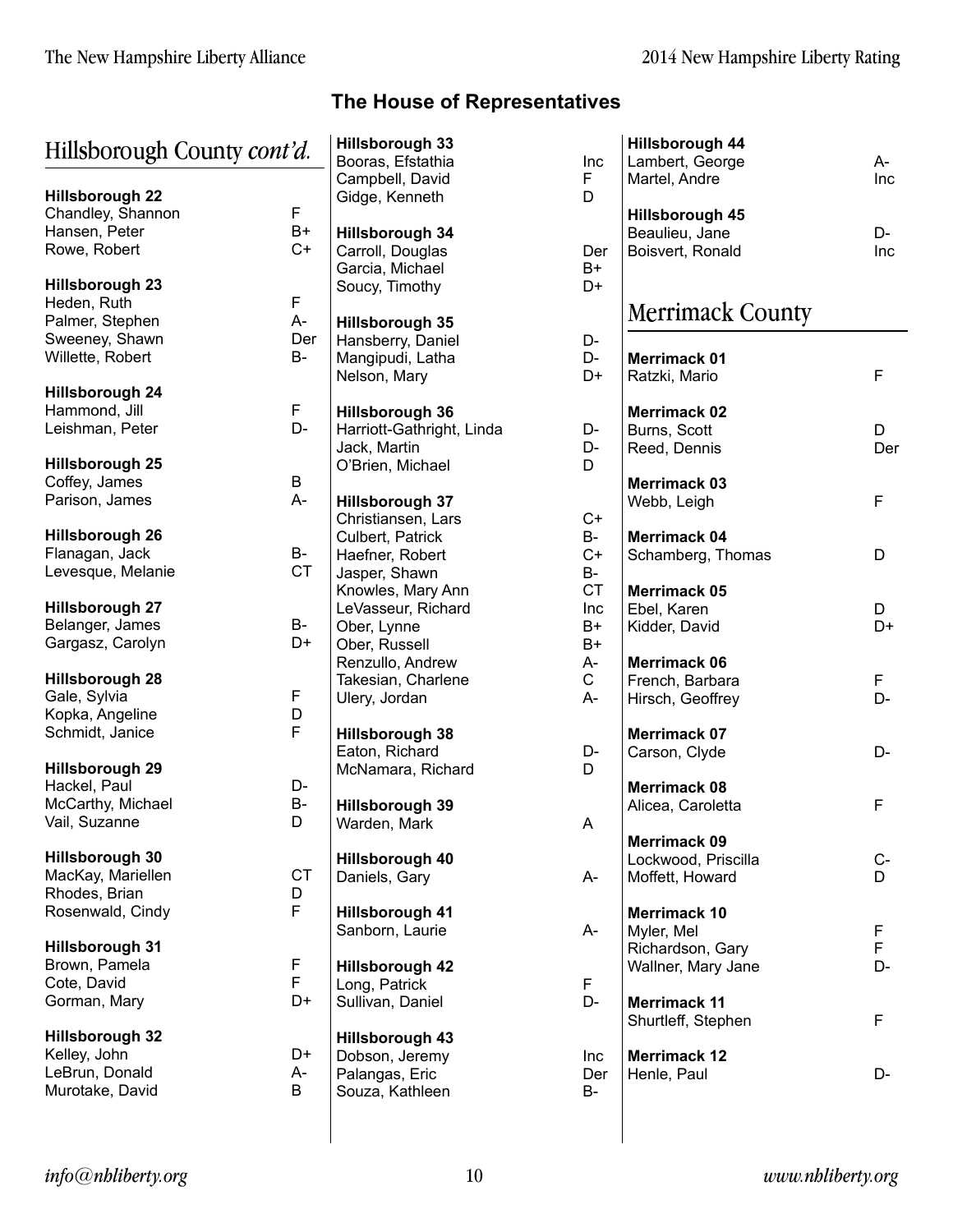| Merrimack County cont'd. |             | <b>Merrimack 28</b><br>Rogers, Katherine | $\mathsf F$ | Rockingham 08<br>Azarian, Gary | <b>CT</b>    |
|--------------------------|-------------|------------------------------------------|-------------|--------------------------------|--------------|
|                          |             |                                          |             | Belanger, Ronald               | Inc          |
| <b>Merrimack 13</b>      |             | <b>Merrimack 29</b>                      |             | Bick, Patrick                  | $B+$         |
| Frazer, June             | D-          | McGuire, Carol                           | $A+$        | Elliott, Robert                | $\mathsf{C}$ |
|                          |             |                                          |             | Garcia, Bianca                 | $B+$         |
| <b>Merrimack 14</b>      |             |                                          |             | Garcia, Marilinda              | B            |
| MacKay, James            | $\mathsf F$ | Rockingham County                        |             | Priestley, Anne                | ${\bf C}$    |
|                          |             |                                          |             | Sweeney, Joe                   | B            |
| <b>Merrimack 15</b>      |             |                                          |             | Sytek, John                    | $C+$         |
| Hunt, Jane               | Inc         | Rockingham 01                            |             |                                |              |
|                          |             | Hodgdon, Bruce                           | B+          | Rockingham 09                  |              |
| <b>Merrimack 16</b>      |             |                                          |             | Harris, Jeffrey                | B+           |
| Watrous, Rick            | D           | Rockingham 02                            |             | Helmstetter, Barbara           | Der          |
|                          |             | Danais, Romeo                            | B-          |                                |              |
| <b>Merrimack 17</b>      |             | Duarte, Joe                              | А-          | Rockingham 10                  |              |
| Patten, Dick             | $\mathsf F$ | Tasker, Kyle                             | B+          | Itse, Daniel                   | A            |
| <b>Merrimack 18</b>      |             |                                          |             | Rockingham 11                  |              |
|                          | D-          | Rockingham 03                            | Der         | Grace, Curtis                  | Inc          |
| Bouchard, Candace        |             | Bishop, Franklin<br>Hoelzel, Kathleen    | <b>B-</b>   |                                |              |
|                          |             |                                          | B           | Rockingham 12                  |              |
| <b>Merrimack 19</b>      |             | Kappler, L. "Mike"                       |             |                                |              |
| Bartlett, Christy        | D-          | Rockingham 04                            |             | Sanders, Elisabeth             | <b>Inc</b>   |
|                          |             |                                          |             |                                |              |
| <b>Merrimack 20</b>      |             | Charron, Gene                            | Der         | Rockingham 13                  |              |
| Davis, Frank             | F           | Devine, James                            | $C+$        | Birdsell, Regina               | B-           |
| Kelly, Sally             | D-          | Dumaine, Dudley                          | B-          | Sedensky, John                 | B<br>$C+$    |
| Schuett, Dianne          | <b>CT</b>   | Hagan, Joseph                            | B           | St. James, Kevin               |              |
|                          |             |                                          |             | Weyler, Kenneth                | $B+$         |
| <b>Merrimack 21</b>      |             | Rockingham 05                            |             |                                |              |
| Frambach, Mary           | F           | Baldasaro, Alfred                        | A-          | Rockingham 14                  |              |
| McGuire, Dan             | A           | Introne, Robert                          | Inc         | DeSimone, Debra                | <b>B-</b>    |
|                          |             | Lundgren, David                          | Inc         | Friel, William                 | Der          |
| <b>Merrimack 22</b>      |             | McKinney, Betsy                          | <b>B-</b>   | Hayes, Jack                    | Inc.         |
| Turcotte, Alan           | D-          | Packard, Sherman                         | $C+$        | Major, Norman                  | <b>B-</b>    |
|                          |             | Tamburello, Daniel                       | Inc         |                                |              |
| <b>Merrimack 23</b>      |             | Whittemore, Lisa                         | D-          | Rockingham 15                  |              |
| Andrews, Christopher     | D+          |                                          |             | Allen, Mary                    | $C+$         |
| Hoell, JR                | A           | Rockingham 06                            |             |                                |              |
| Walz, Mary Beth          | F           | Burtis, Elizabeth                        | Inc         | Rockingham 16                  |              |
|                          |             | Chirichiello, Brian                      | B           | Nigrello, Robert               | C+           |
| <b>Merrimack 24</b>      |             | Ferrante, Beverly                        | B           |                                |              |
| Hess, David              | <b>B-</b>   | Fesh, Robert                             | $B-$        | Rockingham 17                  |              |
| Kotowski, Frank          | <b>B-</b>   | Milz, David                              | B           | Cahill, Michael                | <b>CT</b>    |
| Smith, Todd              | Inc         | O'Connor, John                           | <b>B-</b>   | Moody, Marcia                  | F.           |
| Walch, Thomas            | <b>B-</b>   | Sapareto, Frank                          | <b>B-</b>   | Schroadter, Adam               | $B+$         |
|                          |             | Till, Mary                               | D-          |                                |              |
| <b>Merrimack 25</b>      |             | Webb, James                              | B           | Rockingham 18                  |              |
| Karrick, David           | D-          |                                          |             | Briden, Steven                 | D-           |
|                          |             | Rockingham 07                            |             | Flockhart, Eileen              | F            |
| <b>Merrimack 26</b>      |             | Griffin, Mary                            | $C+$        | Heffron, Frank                 | D            |
| Carey, Lorrie            | D           | Kolodziej, Walter                        | B           | Schlachman, Donna              | F            |
|                          |             | McMahon, Charles                         | $\sf B$     |                                |              |
| <b>Merrimack 27</b>      |             | Waterhouse, Kevin                        | B           | Rockingham 19                  |              |
| Gile, Mary Stuart        | F           |                                          |             | Abrami, Patrick                | B-           |
| Rice, Chip               | D           |                                          |             | Copeland, Timothy              | D+           |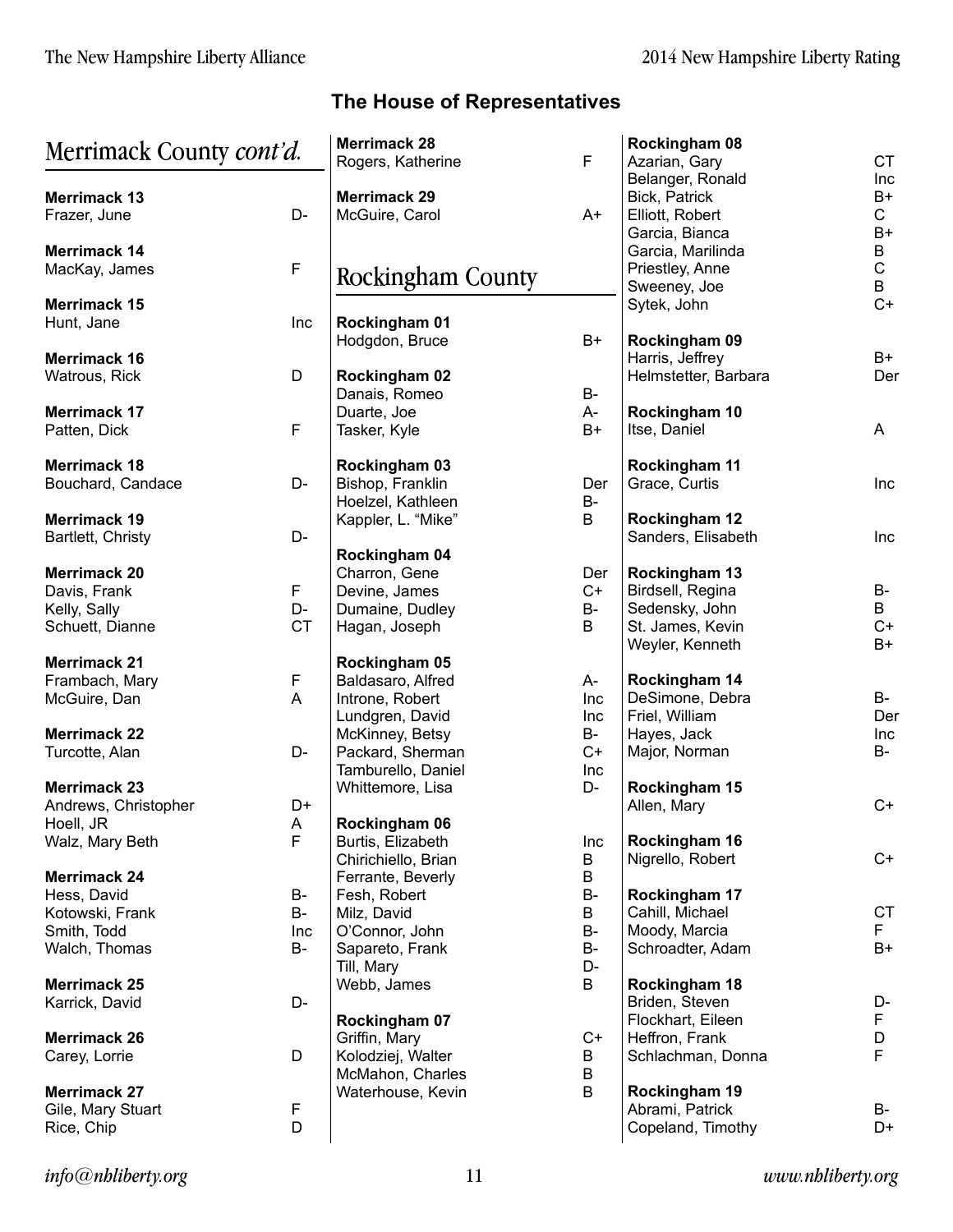| Rockingham County cont'd.                         |           | Rockingham 36<br>$\mathsf F$<br>Lovejoy, Patricia |           | <b>Strafford 14</b><br>Baber, William   | F         |
|---------------------------------------------------|-----------|---------------------------------------------------|-----------|-----------------------------------------|-----------|
| Rockingham 20<br>Khan, Aboul<br>Perkins, Lawrence | C<br>Der  | Rockingham 37<br>Andrews-Ahearn, E. Elaine        | D         | <b>Strafford 15</b><br>Gardner, Janice  | $C -$     |
| Rockingham 21                                     |           | <b>Strafford County</b>                           |           | <b>Strafford 16</b><br>Hooper, Dorethea | Inc       |
| Cushing, Robert                                   | F         |                                                   |           |                                         |           |
| Emerick, J. Tracy                                 | A-        |                                                   |           | <b>Strafford 17</b>                     |           |
| Muns, Chris<br>Rice, Frederick                    | F<br>B    | <b>Strafford 01</b><br>Mullen, John               | B         | Bixby, Peter<br>Burdwood, Greg          | D-<br>F.  |
|                                                   |           | Parsons, Robbie                                   | Inc       | Ketel, Stephen                          | D+        |
| Rockingham 22                                     |           |                                                   |           |                                         |           |
| Peckham, Michele                                  | <b>B-</b> | <b>Strafford 02</b>                               |           | <b>Strafford 18</b>                     |           |
|                                                   |           | Burke, Rachel                                     | D         | Berube, Roger                           | Inc       |
| Rockingham 23                                     |           | Pitre, Joseph                                     | $A -$     | Rollo, Deanna                           | D         |
| Tucker, Pamela                                    | A         |                                                   |           | Spainhower, Dale                        | Inc       |
|                                                   |           | <b>Strafford 03</b>                               |           |                                         |           |
| Rockingham 24                                     |           | Bickford, David                                   | B+        | <b>Strafford 19</b>                     |           |
| Borden, David                                     | F         | Perry, Robert                                     | F         | Schmidt, Peter                          | <b>CT</b> |
| Sherman, Thomas                                   | D-        |                                                   |           |                                         |           |
|                                                   |           | <b>Strafford 04</b>                               |           | <b>Strafford 20</b>                     |           |
| Rockingham 25                                     |           | Grossman, Kenneth                                 | F         | Pelletier, Marsha                       | D         |
| Pantelakos, Laura                                 | D-        | Malloy, Dennis                                    | D-        |                                         |           |
|                                                   |           |                                                   |           | <b>Strafford 21</b>                     |           |
| <b>Rockingham 26</b>                              |           | <b>Strafford 05</b>                               |           | Ward, Kenneth                           | D         |
| Norelli, Terie                                    | Speaker   | Kaen, Naida                                       | D-        |                                         |           |
|                                                   |           | <b>Strafford 06</b>                               |           | <b>Strafford 22</b>                     | F.        |
| Rockingham 27<br>Emerson-Brown, Rebecca           | D         | Horrigan, Timothy                                 | D-        | Rogers, Rose Marie                      |           |
|                                                   |           | Merrill, Amanda                                   | D-        | <b>Strafford 23</b>                     |           |
| Rockingham 28                                     |           | Smith, Marjorie                                   | D-        | Miller, David                           | D+        |
| Ward, Gerald W.R.                                 | D-        | Spang, Judith                                     | D         |                                         |           |
|                                                   |           | Wall, Janet                                       | F         | <b>Strafford 24</b>                     |           |
| Rockingham 29                                     |           |                                                   |           | Jones, Laura                            | $A -$     |
| Wazlaw, Brian                                     | D-        | <b>Strafford 07</b>                               |           |                                         |           |
|                                                   |           | Stevens, Audrey                                   | D-        | <b>Strafford 25</b>                     |           |
| Rockingham 30                                     |           |                                                   |           | Menear, H. Robert                       | Inc       |
| Cali-Pitts, Jacqueline                            | D-        | <b>Strafford 08</b>                               |           |                                         |           |
|                                                   |           | Gray, James                                       | <b>B-</b> |                                         |           |
| Rockingham 31                                     |           |                                                   |           | <b>Sullivan County</b>                  |           |
| Scarlotto, Joe                                    | $C -$     | <b>Strafford 09</b>                               |           |                                         |           |
|                                                   |           | Beaudoin, Steven                                  | B+        |                                         |           |
| Rockingham 32                                     |           |                                                   |           | Sullivan 01                             |           |
| Mann, Maureen                                     | D-        | <b>Strafford 10</b>                               |           | Lefebvre, Benjamin                      | D+        |
|                                                   |           | Groen, Warren                                     | B         | Schmidt, Andrew                         | D         |
| Rockingham 33<br>Comerford, Timothy               | A         | <b>Strafford 11</b>                               |           | Sullivan 02                             |           |
|                                                   |           | Grassie, Anne                                     | F         | Gottling, Suzanne                       | D-        |
| Rockingham 34                                     |           |                                                   |           |                                         |           |
| Oligny, Jeffrey                                   | Der       | <b>Strafford 12</b>                               |           | Sullivan 03                             |           |
|                                                   |           | Hubbard, Pamela                                   | D-        | O'Hearne, Andrew                        | D         |
| Rockingham 35                                     |           |                                                   |           |                                         |           |
| Gordon, Richard                                   | A-        | <b>Strafford 13</b>                               |           |                                         |           |
|                                                   |           | Verschueren, James                                | D-        |                                         |           |
|                                                   |           |                                                   |           |                                         |           |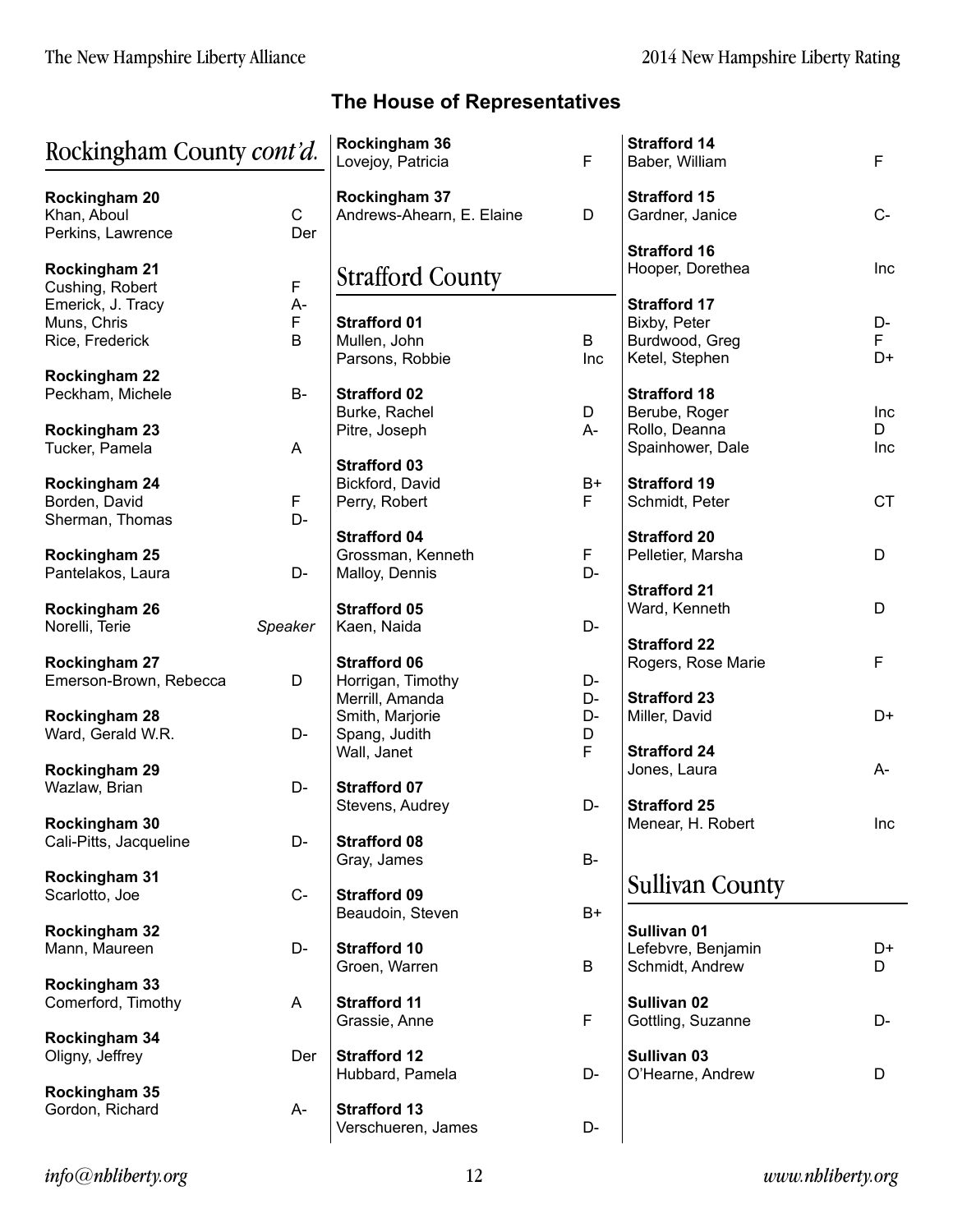| Sullivan County cont'd. |  |
|-------------------------|--|
|-------------------------|--|

| Sullivan 04<br>Osgood, Joe                      | А-              |
|-------------------------------------------------|-----------------|
| Sullivan 05<br>Gagnon, Raymond                  | D-              |
| Sullivan 06<br>Irwin, Virginia<br>Rollins, Skip | D-<br><b>B-</b> |
| Sullivan 07<br>Grenier, James                   | C               |
| Sullivan 08<br>Sweeney, Cynthia                 |                 |
| Sullivan 09<br>Tanner, Linda                    | F               |
| Sullivan 10<br>Cloutier, John                   | F               |
| Sullivan 11<br>Smith, Steven                    | C+              |

# Five-Year Honor Roll

The NHLA would like to recognize the following state representatives for their outstanding commitment to liberty by<br>consistently scoring a B- or better for the past five years. Previously, one C+ grade was permitted, but the standards have been raised from 2013 forward.

| <b>Name</b>                  | '10     | '11      | '12      | '13      | 14     |
|------------------------------|---------|----------|----------|----------|--------|
| Ahlgren, Christopher         | B+      | B+       | B+       | B+       | В-     |
| Baldasaro, Alfred            | А-      | А-       | B+       | А-       | А-     |
| Boehm, Ralph                 | А-      | B+       | B-       | A-       | А-     |
| Chandler, Gene               | B+      | B        | C+       | B-       | B-     |
| Comerford, Timothy           | A<br>А- | А-       | A        | $A+$     | A      |
| Daniels, Gary                | А-      | А-       | A-       | А-       | А-     |
| Ferrante, Beverly            |         | B+       | B-       | А-       | B      |
| Fesh, Robert                 | B       | А-       | B        | B-       | B-     |
| Gagne, Larry                 | A<br>А- | А-<br>А- | B        | B+       | B      |
| Gionet, Edmond               | А-      | А-       | B+<br>B+ | B+<br>А- | B<br>B |
| Groen, Warren                | А-      | B-       | B-       | А-       | B      |
| Hagan, Joseph<br>Hikel, John | A+      | А-       | B+       | А-       | B+     |
| Hoelzel, Kathleen            | B+      | B+       | А-       | B        | В-     |
| Hunt, John                   | B+      | А-       | B+       | B        | B+     |
| Infantine, William           | B       | B-       | B-       | B+       | B-     |
| Itse, Daniel                 | $B+$    | А-       | А-       | $A+$     | A      |
| Jasper, Shawn                | B-      | B        | C+       | B-       | B-     |
| Kappler, Lawrence            | A-      | А-       | B        | B+       | B      |
| Kolodziej, Walter            | B       | B        | B+       | B+       | B      |
| Kotowski, Frank              | B+      | B+       | B+       | B-       | B-     |
| Kurk, Neal                   | B+      | B-       | B-       | B+       | B-     |
| Major, Norman                | B       | B        | B        | B-       | B-     |
| McCarthy, Michael            | B       | $B+$     | C+       | B        | B-     |
| McConkey, Mark               | А-      | B+       | B        | B        | B+     |
| McGuire, Carol               | A       | A-       | A        | A        | A+     |
| McKinney, Betsy              | B       | B        | B-       | В-       | B-     |
| McMahon, Charles             | B+      | B+       | B        | B+       | B      |
| Ober, Russell                | A       | B+       | B+       | A        | B+     |
| Palmer, Stephen              | А-      | А-       | А-       | А-       | А-     |
| Pratt, Calvin                | A       | А-       | A        | A-       | $B+$   |
| Renzullo, Andrew             | A       | А-       | B+       | A-       | А-     |
| Sapareto, Frank              | B-      | B+       | B        | B        | B-     |
| Sedensky, John               | А-      | B+       | B-       | B+       | B      |
| Tucker, Pamela               | B+      | B+       | B        | B+       | Α      |
| Ulery, Jordan                | А-      | B+       | B+       | B+       | А-     |
| Vaillancourt, Steve          | А-      | A+       | А-       | B+       | B+     |
| Villeneuve, Moe              | А-      | А-       | B+       | A        | А-     |
| Willette, Robert             | B+      | B        | B        | B+       | B-     |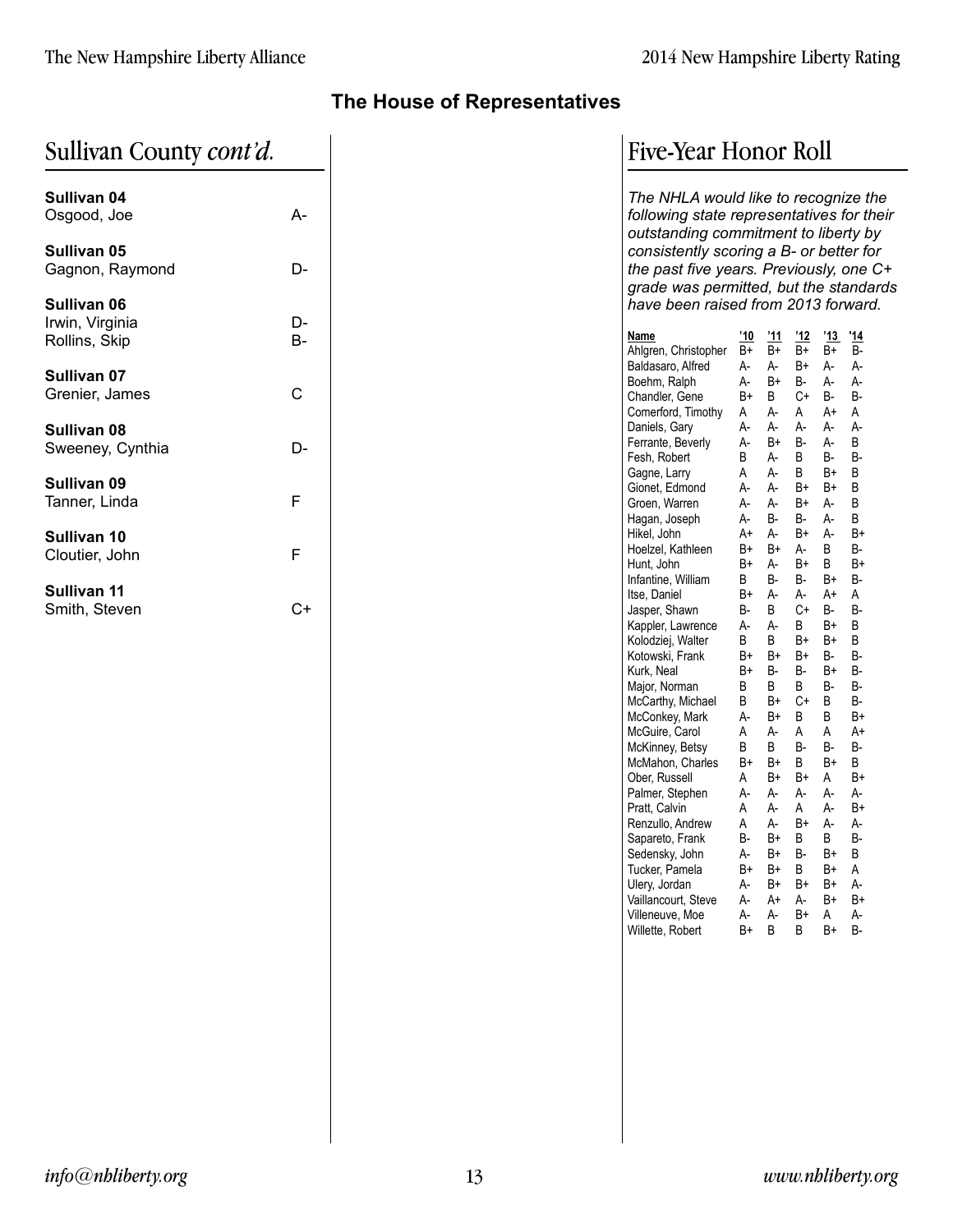# **Bills Scored in the Senate**

| <u>Bill</u>   | <b>Description</b>                                                        | <u>Impact</u> | <b>Motion</b> | <b>NHLA</b> | <u>Yeas</u> | <b>Nays</b> | <b>Result</b> |
|---------------|---------------------------------------------------------------------------|---------------|---------------|-------------|-------------|-------------|---------------|
| <b>HB533</b>  | State-mandated math graduation requirements (unfunded mandate)            |               | 0TP           | Nay         | 19          |             | Loss          |
| <b>HB562</b>  | Mandating the maximum interest rate on title loans                        |               | Interim Study | Yea         | 15          | 9           | Win           |
| <b>HB685</b>  | Requiring executive departments to share privileged data with legislature |               | OTP/A         | Yea         | 13          | 11          | Win           |
| HB1135        | Increasing penalties for driving without a license                        |               | OTP/A         | Nay         | 24          | 0           | Loss          |
| HB1322        | Reducing the political party threshold to 3%                              |               | ITL           | Nay         | 13          | 11          | Loss          |
| HB1403        | Instituting state minimum wage                                            |               | ITL           | Yea         | 13          | 11          | Win           |
| HB1409        | Infringing on landlord property rights by expanding discrimination laws   |               | OTP/A         | Nay         | 24          | 0           | Loss          |
| <b>HB1411</b> | Increasing funding for the Department of Health and Human Services        |               | ITL           | Yea         | 15          | 9           | Win           |
| HB1498        | Requiring employer to pay for medical exams for workers comp. claims      |               | Table         | Yea         | 11          | 12          | Loss          |
| HB1499        | Broadening the definition of "full-time" work                             |               | OTP/A         | Nay         | 12          | 11          | Loss          |
| HB1570        | Regulating the disposal of paint                                          |               | OTP/A         | Nav         |             | 16          | Win           |
| HB1613        | Medicaid enhancement tax                                                  |               | OTP/A         | Nay         | 13          | 11          | Loss          |
| HB1622        | Permitting cultivation of medical cannabis                                |               | Interim Study | Nay         | 14          | 9           | Loss          |
| SB120         | Regulation of contributions, expenditures, and reporting by PACs.         |               | #0425s        | Nay         | 19          | 4           | Loss          |
| <b>SB207</b>  | Mandating equal pay                                                       |               | OTP/A         | Nay         | 23          | 0           | Loss          |
| SB217         | Right-to-Work                                                             |               | 0TP           | Yea         | 11          | 13          | Loss          |
| SB318         | Establishing the crime of "domestic violence"                             |               | OTP/A         | Nay         | 24          | 0           | Loss          |
| SB319         | Restricting free speech and assembly in front of abortion facilities      |               | 0TP           | Nay         | 15          | 9           | Loss          |
| SB329         | Legalizing advertising alcoholic beverages on billboards                  |               | 0TP           | Yea         | 14          | 10          | Win           |
| SB333         | Exempting RVs from property taxes                                         |               | <b>OTP</b>    | Yea         | 24          | 0           | Win           |
| SB366         | Establishing two casinos in New Hampshire                                 |               | OTP/A         | Nay         | 15          | 9           | Loss          |
| SB367         | Increasing gas tax                                                        |               | OTP/A         | Nay         | 15          | 9           | Loss          |
| SB390         | Prohibiting employers discriminating against victims of domestic violence |               | OTP/A         | Nay         | 24          | 0           | Loss          |
| SB413         | Obamacare / Medicaid expansion                                            | 3             | OTP/A         | Nay         | 18          | 5           | Loss          |

#### **The Entire Senate**

| <b>Name</b>           | <b>District</b> | Grade | Name                     | <b>District</b>   | <b>Grade</b> |
|-----------------------|-----------------|-------|--------------------------|-------------------|--------------|
| Sanborn, Andy (R)     | 09              | B     | Woodburn, Jeff (D)       | 01                | D+           |
| Reagan, John (R)      | 17              | C+    | Stiles, Nancy (R)        | 24                | D            |
| Cataldo, Sam (R)      | 06              | C+    | Pierce, David (D)        | 05                | D            |
| Morse, Chuck (R)      | 22              | C+    | Hosmer, Andrew (D)       | 07                | D            |
| Bragdon, Peter (R)    | 11              | C+    | Fuller Clark, Martha (D) | 21                | D            |
| Prescott, Russell (R) | 23              | С     | Odell, Bob (R)           | 08                | D            |
| Bradley, Jeb (R)      | 03              | C-    | Lasky, Bette (D)         | 13                | D-           |
| Forrester, Jeanie (R) | 02              | C-    | Watters, David (D)       | 04                | D-           |
| Carson, Sharon (R)    | 14              | C-    | D'Allesandro, Lou (D)    | 20                | D-           |
| Rausch, Jim (R)       | 19              | $C-$  | Larsen, Sylvia (D)       | 15                | D-           |
| Boutin, David (R)     | 16              | D+    | Gilmour, Peggy (D)       | $12 \overline{ }$ | D-           |
| Soucy, Donna (D)      | 18              | D+    | Kelly, Molly (D)         | 10                | D-           |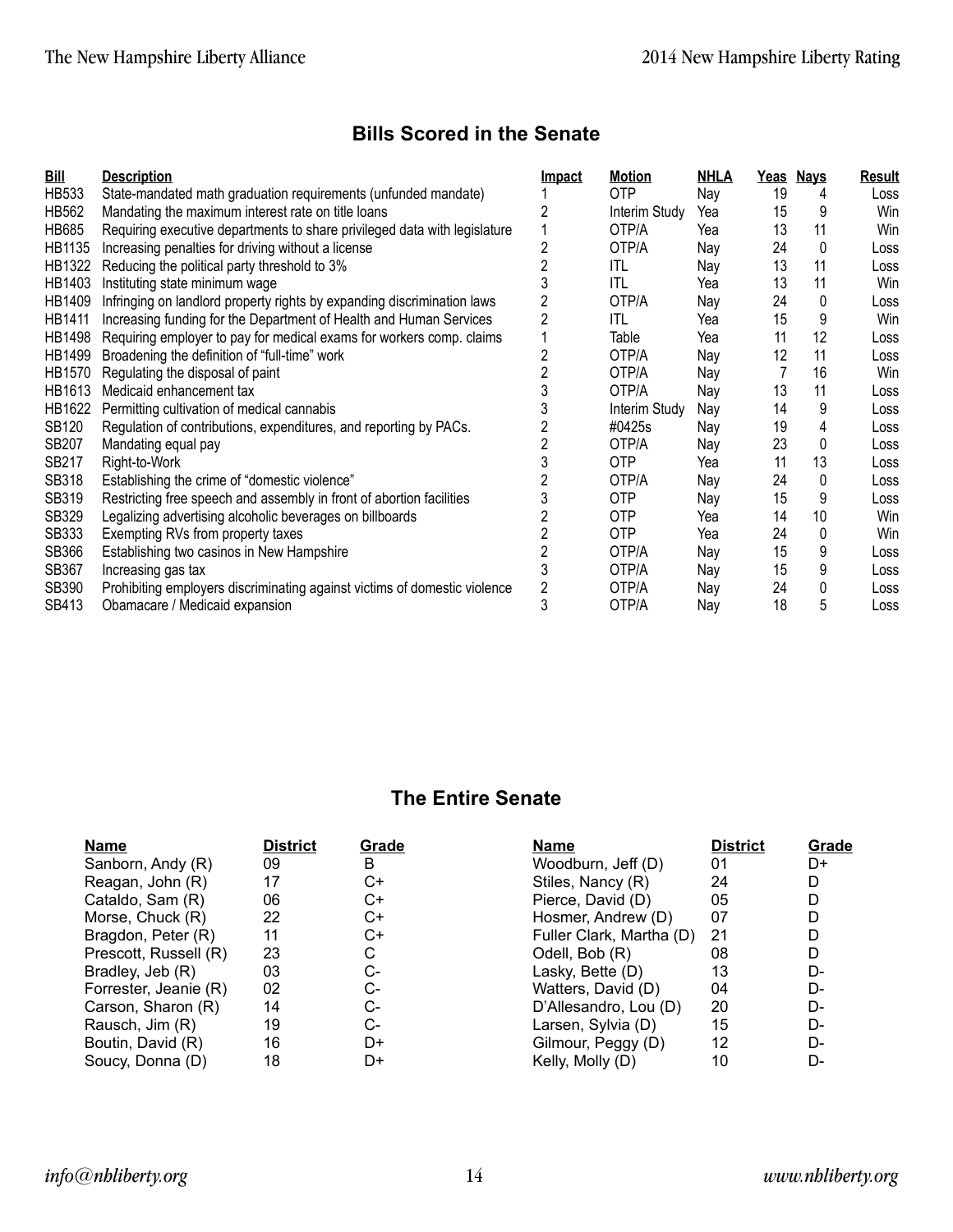R

B

B

R.

B

B

R

 $Inc$ 

<sub>B</sub>

B

R

R

B

В

 $\overline{B}$ 

B

<sub>R</sub>

 $\sf B$ 

 $\sf B$ 

B

R

B

**B-**

B-

 $R -$ 

 $B -$ 

 $B -$ 

 $R -$ 

B-

**B-**

B-

 $Inc$ 

 $B -$ 

 $B -$ 

B-

 $R_{-}$ 

**B-**

B-

 $R -$ 

 $B -$ 

 $B -$ 

B-

B-

 $B -$ 

B-

 $B -$ 

B-

**B-**

 $R -$ 

 $R -$ 

 $R_{-}$ 

 $B -$ 

 $B -$ 

 $B -$ 

B-

 $B -$ 

 $B -$ 

B-

 $C_{+}$ 

#### **Representatives Listed by Letter Grade**

Sandblade, Emily McGuire, Dan Warden, Mark Burt. John Itse, Daniel Comerford, Timothy Tucker, Pamela Hoell, JR Vadney, Herbert Renzullo, Andrew Daniels, Gary Boehm. Ralph Sylvia, Michael Villeneuve, Moe Parison, James Palmer, Stephen Jones, Laura Gordon, Richard **Rideout, Leon** Ulerv. Jordan LeBrun, Donald Emerick, J. Tracy Lambert, George Peterson, Lenette Sanborn, Laurie Wright, Donald Baldasaro, Alfred O'Flaherty, Tim Pitre, Joseph Osgood, Joe Greemore, Robert Notter, Jeanine Duarte, Joe Murphy, Keith Beaudoin, Steven Harris, Jeffrey Cordelli, Glenn Pratt, Calvin Comtois, Guy Holmes, Stephen Vaillancourt, Steve Garcia, Bianca Tasker, Kyle Weyler, Kenneth Bickford, David Hikel, John Garcia, Michael Ober, Lynne **Bick Patrick** Rappaport, Laurence Hansen, Peter Schroadter, Adam McConkey, Mark Marston, Dick Ober. Russell Hodgdon, Bruce Hunt, John

McGuire, Carol

A+ Milz. David Cebrowski, John A Groen, Warren A A Sedensky, John A Hagan, Joseph Α Chirichiello, Brian Straight, Phillip Α A Fink, Charles Coffey, James A Webb, James А-А-Sweeney, Joe  $\Delta$ -Garcia. Marilinda А-McMahon, Charles А-Ferrante, Beverly Waterhouse, Kevin А. А-Mullen, John А-Kolodziej, Walter А-Schmidt, Stephen А-Rice, Frederick А-Gionet. Edmond А-Hinch, Richard А. Kappler, Lawrence А-Gagne, Larry А-Infantine. William Willette, Robert А-Fesh, Robert А-Belanger, James Parsons, Robbie А-А-Ahlgren, Christopher O'Brien, William А- $A -$ Pellegrino, Tony McCarthy, Michael А-Stroud, Kathleen А-Sanders, Elisabeth  $A A -$ Sapareto, Frank  $B+$ Kurk, Neal Danais, Romeo B+ O'Connor, John  $R_{+}$  $R_{+}$ Nelson, Bill B+ Souza, Kathleen Hoelzel, Kathleen  $R_{+}$  $B+$ Chandler, Gene Rollins, Skip  $B+$ Barry, Richard  $B+$  $R_{+}$ Dumaine, Dudley Smith, Todd  $R_{+}$ Culbert. Patrick  $B+$ B+ Doolan, Ralph  $B+$ Walsh, Thomas Major, Norman  $B+$ Hess, David  $B+$ McKinney, Betsy  $R+$  $R_{+}$ Peckham, Michele Flanagan, Jack  $R_{+}$ DeSimone, Debra B+ Birdsell, Regina  $R+$ Tamburello, Daniel  $B+$  $B+$ Gray, James Kotowski, Frank R+ Introne, Robert  $R_{+}$ <sub>R</sub> Tilton, Franklin B Abrami, Patrick Jasper, Shawn B R Griffin, Mary B Packard, Sherman B Haefner, Robert B Martel, Andre B Perkins, Lawrence

Bailey, Brad Bishop, Franklin Allen, Mary Graham, John Rowe, Robert Sweeney, Shawn Hopper, Gary Oligny, Jeffrey St.James, Kevin Grace, Curtis Merrow, Harry Lundgren, David Friel. William Smith, Steven Sytek, John Umberger, Karen Reilly, Harold Nigrello, Robert Christiansen, Lars Devine, James Fields, Dennis Inc Johnson, Jane LeVasseur, Richard Shackett, Jeffrey Meaney, Richard Richardson, Herbert Flanders, Donald Emerson, Susan  $Inc$ Palangas, Eric Reed, Dennis Grenier, James Priestley, Anne Katsiantonis, Thomas Charron, Gene Ladd, Rick Belanger, Ronald Norelli, Terie Speaker Khan, Aboul Haves, Jack Boisvert, Ronald Takesian, Charlene Scarlotto, Joe Carroll, Douglas Elliott, Robert Aquiar, James Helmstetter, Barbara  $Inc$ Lockwood, Priscilla Ramsey, Peter Crawford, Karel Gardner, Janice Spainhower, Dale Dobson, Jeremy White, Syndi Hunt. Jane Berube, Roger Kidder, David Rokas, Ted  $Inc$ Lefebvre, Benjamin Arsenault, Beth Copeland, Timothy  $Inc$ Gargasz, Carolyn Ketel. Stephen Burtis, Elizabeth Andrews, Christopher  $C+$ Lerandeau. Alfred C+ Brown, Rebecca Inc Hooper, Dorothea Der Booras, Efstathia

 $C+$ Roberts, Kris Gorman, Marv Der Menear, H. Robert  $C+$ Shaw, Barbara  $C_{+}$ Soucy, Timothy  $C+$ Der Nelson, Mary Kelley, John Inc Coulombe, Gary Der  $C_{+}$ Lavender, Tom Smith, Timothy Inc  $C_{+}$ Miller, David Piper. Wendy  $Inc$ Der Schmidt, Andrew C+ O'Hearne, Andrew  $C+$ Gidge, Kenneth  $C+$ Ward, Kenneth Pastor, Beatriz  $C+$  $C+$ Theberge, Robert  $C+$ Rhodes, Brian  $C_{\pm}$ Rollo, Deanna McCloskey, David  $C+$  $C_{+}$ Watrous, Rick  $Inc$ Schamberg, Thomas  $Inc$ Heffron, Frank Enman, Larry C Spang, Judith  $\mathsf{C}$  $\mathsf{C}$ Jeudy, Jean O'Brien. Michael Der Der Lovett, Sid Buco, Thomas Der  $\mathsf{C}$ Vail, Suzanne C Weed, Charles Burke, Rachel Der Burns, Scott Der Rice, Chip  $\mathsf{C}$ O'Neil, William **Inc** Friedrich, Carol Andrews-Ahearn, E.  $\mathsf{C}$ Inc Kopka, Angeline Emerson-Brown, R. Inc Pelletier, Marsha  $\mathcal{C}$  $C -$ Carey, Lorrie Ebel. Karen Der Moffett, Howard  $C -$ Der Robertson, Timothy Karrick, David Der Verschueren, James  $C -$ Inc Ticehurst, Susan  $C -$ Sweeney, Cynthia  $C -$ Johnsen, Gladys Goley, Jeffrey  $Inc$ Hatch, William Inc  $C -$ Sullivan, Peter Sullivan, Daniel  $Inc$ Henle, Paul Inc Irwin, Virginia  $\n *D* +$ D+ McNamara, Richard D+ Hansberry, Daniel Stevens, Audrey Inc Wallner, Mary Jane  $D+$  $D+$ Leishman, Peter  $D+$ Cali-Pitts, Jacqueline Pantelakos, Laura Inc Nordgren, Sharon  $\n *D* +$ Inc Tatro. Bruce D+ Hammon, Marcia Gagnon, Raymond Inc Parkhurst, Henry Inc

 $\mathsf{D}$ + Katsiantonis, George D+ Kelly, Sally Gottling, Suzanne Inc Frazer June  $\n *D* +$ Turcotte, Alan D+ D+ Jack, Martin D+ Ley, Douglas Horrigan, Timothy  $D+$ Till, Mary  $D+$ Hubbard, Pamela D+  $D+$ Mann, John  $D+$ Beaulieu, Jane D. Hirsch. Geoffrev D Whittemore, Lisa Eaton, Richard D D Bixby, Peter D. Wazlaw, Brian D Thomas, Yvonne D Phillips, Larry D Sherman, Thomas Massimilla, Linda D D Eaton, Daniel D Benn, Bernard D Ward, Gerald Bouchard, Candace D Gulick, Ruth D D Hackel, Paul D. Mann. Maureen D Briden, Steven D Mangipudi, Latha D Carson, Clyde D Bartlett, Christy D Smith, Marjorie Butler, Edward D Harriott-Gathright, Lin D D Higgins, Patricia Backus, Robert D D. White, Andrew D Mulholland, Catherine D Kaen, Naida Young, Harry D D Merrill, Amanda D Bradley, Lester D Malloy, Dennis D-Almy, Susan Townsend, Charles  $D -$ D-Porter, Mariorie D-Patten, Dick D-Wall, Janet D-Chandley, Shannon Lovejoy, Patricia D-Alicea, Caroletta D-D-Ford, Susan Heden, Ruth  $D -$ Burdwood, Greg D-Grady, Brenda  $D -$ Walz, Mary Beth D-D-Flockhart, Eileen Myler, Mel D-Tanner, Linda D-D-Williams, Kermit D-Huot. David D-Gale, Sylvia D<sub>-</sub> Borden, David  $D -$ Shattuck, Gilman D-Heath, Mary D-Manley, Jonathan Schlachman, Donna  $D -$ 

| ıda | Inc<br>D-<br>D-<br>D-<br>D-<br>D-<br>D-<br>D-<br>D-<br>D-<br>D-<br>D-<br>D-<br>D-<br>D-<br>D-<br>D-<br>D-<br>D-<br>D-<br>D-<br>D-<br>D-<br>D-<br>D-<br>D-<br>D-<br>D-<br>D-<br>D- | Ratzki, Mario<br>Muns, Chris<br>Raymond, lan<br>Rosenwald, Cindy<br>Perry, Robert<br>Frambach, Mary<br>Spratt, Stephen<br>Schmidt, Janice<br>Cooney, Mary<br>DiSilvestro, Linda<br>Baber, William<br>Richardson, Gary<br>Connor, Evelyn<br>Cote, David<br>Campbell, David<br>Gage, Ruth<br>Grossman, Kenneth<br>Moody, Marcia<br>Cloutier, John<br>Shurtleff, Stephen<br>Woodbury, David<br>Walsh, Robert<br>Brown, Pamela<br>Davis, Frank<br>Berch, Paul<br>Chase, Cynthia<br>Hammond, Jill<br>Webb, Leigh<br>DiMartino, Lisa<br>Cushing, Robert | F<br>F<br>F<br>F<br>F<br>F<br>F<br>F<br>F<br>F<br>F<br>F<br>F<br>F<br>F<br>F<br>F<br>F<br>F<br>F<br>F<br>F<br>F<br>F<br>F<br>F<br>F<br>F<br>F<br>F |
|-----|-----------------------------------------------------------------------------------------------------------------------------------------------------------------------------------|---------------------------------------------------------------------------------------------------------------------------------------------------------------------------------------------------------------------------------------------------------------------------------------------------------------------------------------------------------------------------------------------------------------------------------------------------------------------------------------------------------------------------------------------------|----------------------------------------------------------------------------------------------------------------------------------------------------|
| €   | D-<br>D-<br>D-<br>D-<br>D-<br>D-<br>D-<br>D-<br>D-<br>D-<br>D-<br>D-<br>D-<br>D-<br>D-<br>D-<br>F<br>F<br>F<br>F<br>F<br>F<br>F<br>F<br>F<br>F<br>F<br>F<br>F                     | Rogers, Katherine<br>French, Barbara<br>Grassie, Anne<br>Rogers, Rose Marie<br>Sykes, George<br>Long, Patrick<br>Gile, Mary<br>MacKay, James<br>Shepardson, Marjorie<br>Schuett, Dianne<br>Moynihan, Wayne<br>Butynski, William<br>Harding, Laurie<br>Smith, Suzanne<br>MacKay, Mariellen<br>Schmidt, Peter<br>Levesque, Melanie<br>Sad, Tara<br>Weber, Lucy<br>Cahill, Michael<br>Knowles, Mary Ann<br>Ames, Richard<br>Williams, Carol<br>Lauer, Linda<br>Azarian, Gary                                                                         | F<br>F<br>F<br>F<br>F<br>F<br>F<br>F<br>F<br>C1<br>C1<br>C1<br>C1<br>C1<br>C1<br>C1<br>C1<br>C1<br>C1<br>C1<br>C1<br>C1<br>C1<br>C1<br>C1          |
|     | F<br>F<br>F<br>F<br>F<br>F<br>F<br>F                                                                                                                                              | Representatives in boldface<br>are the top and bottom 25,<br>respectively. Those graded<br>as incomplete or dereliction<br>of duty, and the Speaker of                                                                                                                                                                                                                                                                                                                                                                                            |                                                                                                                                                    |

 $info@nbliberty.org$ 

Murphy, Kelleigh

Danielson, David

Murotake, David

Byron, Frank

Cormier, Jane

Winters, Joel

Luther, Robert

Burchell, Richard

Worsman, Colette

the House, are omitted.

F